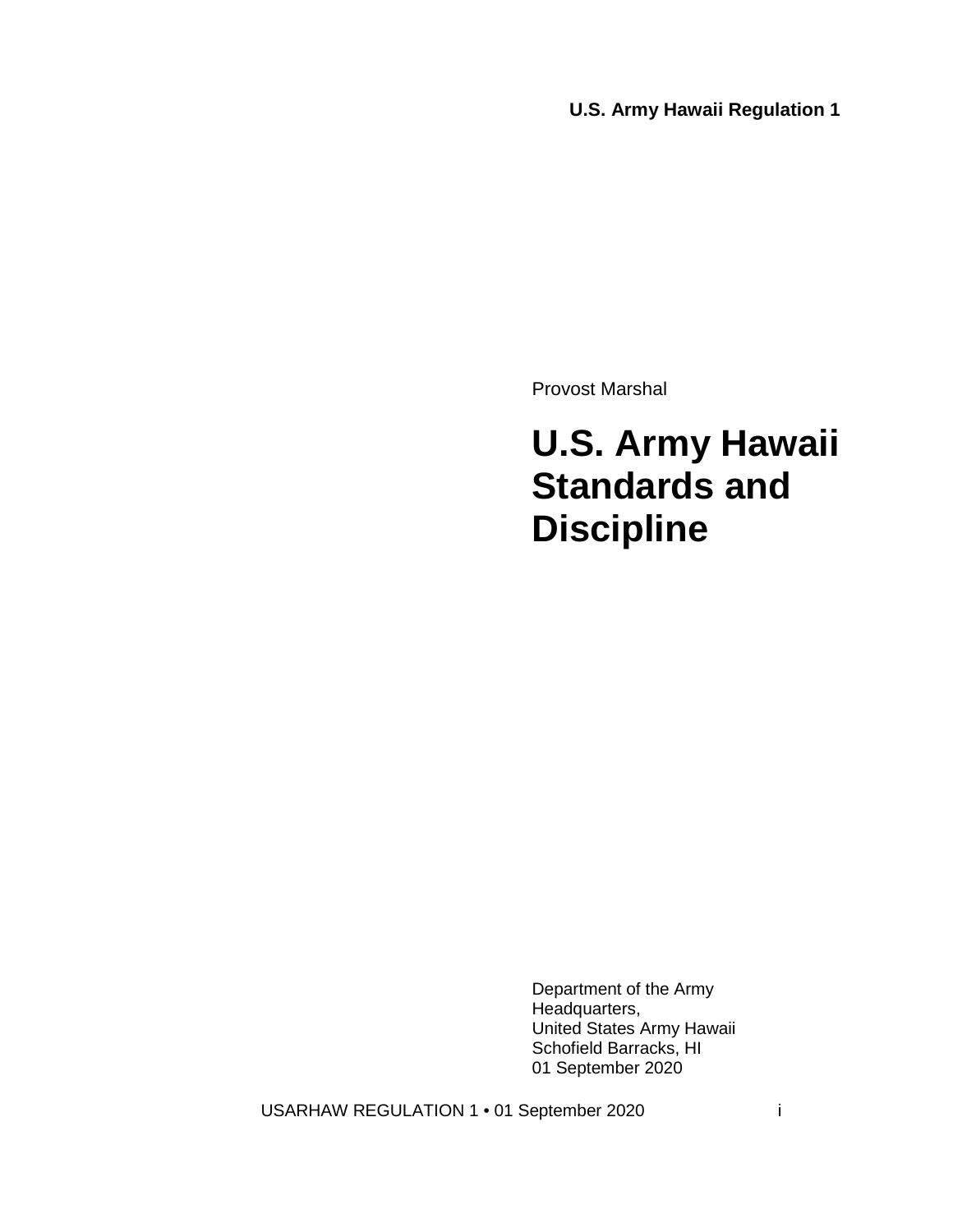# **SUMMARY of CHANGE**

USARHAW Regulation 1: U.S. Army Hawaii Standards and Discipline

-This major revision, dated 01 September 2020

Changes -Signature Authority

Changed From: General Christopher G. Cavoli, Major General, United States Army Changed To: General James B. Jarrard, Major General, United States Army

Changed From: Deborah M. Ellis, Colonel, United States Army Chief of Staff Changed To: Kevin J. Williams, Colonel, United States Army Chief of Staff

Changed From: Stephen E. Dawson, Colonel, United States Army, Commanding Changed To: Daniel Misigoy, Colonel, United States Army, Commanding

Changed From: Shannon-Mikal Lucas, Colonel, United States Army, Director of Emergency Services Changed To: Michael C. Jensik, Colonel, United States Army, Director of Emergency Services

Add: Updated prohibited substances, IAW AR 600-85 as a punitive provision under chapter 2 paragraph 2-3.

Add: The prohibition against unauthorized childcare (UACC) as a punitive provision under chapter 2 paragraph 2-9.

Add: The prohibition against abandoned vehicles as a punitive provision under chapter 2 paragraph 2-31.

Add: Updated debarment policy to invoke consideration of debarment for any activity by personnel on or off post raising potential concerns for the health and safety of personnel or posing potential risks to the mission under chapter 3 paragraph 3-4.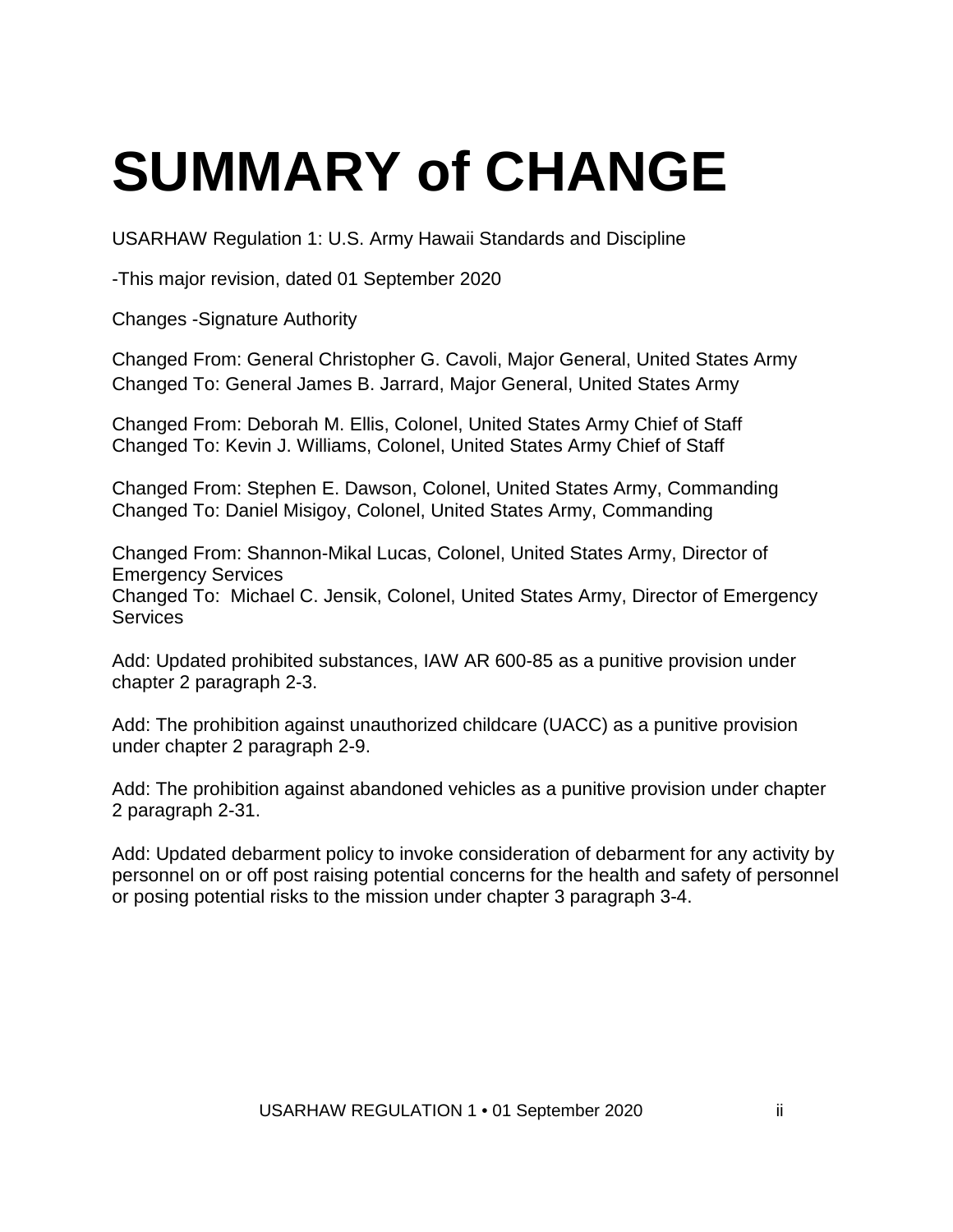Department of the Army **U.S. Army Hawaii Regulation 1**

Headquarters, United States Army Hawaii Schofield Barracks, HI

01 September 2020 Effective 01 September 2020

#### **Provost Marshal**

#### **UNITED STATES ARMY STANDARDS AND DISCIPLINE** \_\_\_\_\_\_\_\_\_\_\_\_\_\_\_\_\_\_\_\_\_\_\_\_\_\_\_\_\_\_\_\_\_\_\_\_\_\_\_\_\_\_\_\_\_\_\_\_\_\_\_\_\_\_\_\_\_\_\_\_\_\_\_\_\_\_\_\_\_\_\_\_\_\_\_\_\_\_\_\_\_\_\_\_

By Order of the Senior Commander, U.S. Army Hawaii:

| <b>DANIEL MISIGOY</b><br><b>Colonel, United States Army</b><br>Commanding                               |
|---------------------------------------------------------------------------------------------------------|
| <b>MICHAEL C. JENSIK</b><br><b>Colonel, United States Army</b><br><b>Director of Emergency Services</b> |
|                                                                                                         |
| ROBERT M. STEPHENS, PhD<br><b>Director, Human Resources</b>                                             |
|                                                                                                         |

**History.** This regulation supersedes USARHAW Regulation 1, dated 20 June 2017.

**Summary.** This regulation provides provisions to, and amplification of, the Hawaii Penal Code assimilated on U.S. Army Hawaii installations.

\_\_\_\_\_\_\_\_\_\_\_\_\_\_\_\_\_\_\_\_\_\_\_\_\_\_\_\_\_\_\_\_\_\_\_\_\_\_\_\_\_\_\_\_\_\_\_\_\_\_\_\_\_\_\_\_\_\_\_\_\_\_\_\_\_\_\_\_\_\_\_\_\_\_\_\_\_\_\_\_\_\_\_\_

**Applicability.** This regulation applies to all Soldiers, Civilians, Family Members, contractors and other personnel who work on, reside on, or visit any U.S. Army installation, facility, or work site in the State of Hawaii.

**Suggested Improvements.** The proponent of this regulation is the Directorate of Emergency Services (DES). Send comments and suggested improvements on a DA Form 2028 (Recommended Changes to Publications and Blank Forms) to the Commander, U.S. Army Garrison-Hawaii, ATTN: IMHW-ES, Schofield Barracks, Hawaii 96857-5000.

**Distribution.** This regulation is distributed through electronic media at the U.S. Army Garrison Hawaii Homepage: https://home.army.mil/hawaii/index.php/about/command-pubs under the publications tab.

\_\_\_\_\_\_\_\_\_\_\_\_\_\_\_\_\_\_\_\_\_\_\_\_\_\_\_\_\_\_\_\_\_\_\_\_\_\_\_\_\_\_\_\_\_\_\_\_\_\_\_\_\_\_\_\_\_\_\_\_\_\_\_\_\_\_\_\_\_\_\_\_\_\_\_\_\_\_\_\_\_\_\_\_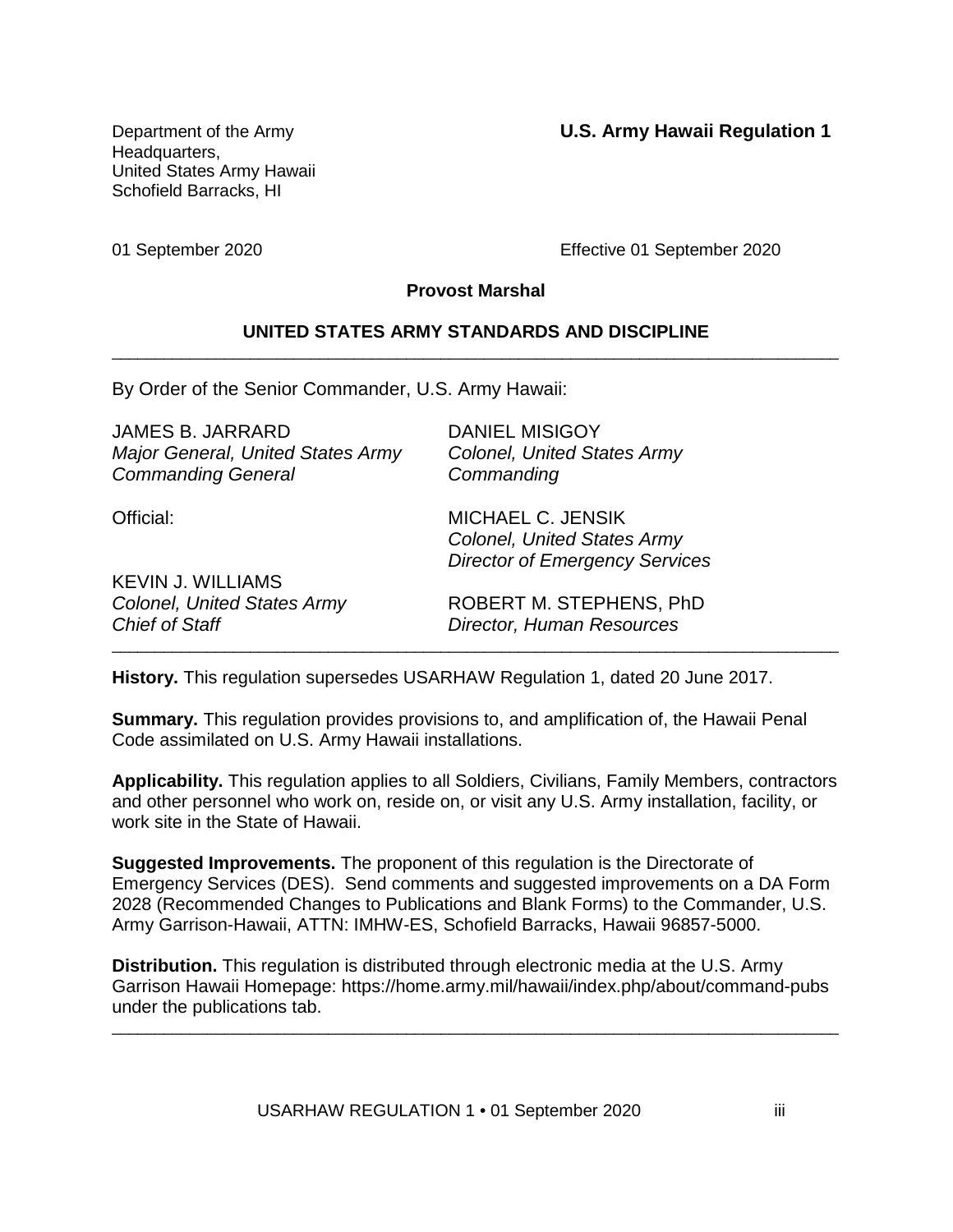# **Contents**

**Chapter 1 Introduction,** *page 1* Purpose • 1–1, *page 1* References • 1–2, *page 1* Responsibilities • 1–3, *page 1* Punitive Regulation • 1–4, *page 2* Exceptions • 1–5, *page 2* Severability of Provisions • 1–6, *page 2* Definitions • 1–7, *page 2* **Chapter 2 Punitive Policies,** *page 5* Violation Prevention • 2–1, *page 5* Prohibited Items • 2–2, *page 5* Restrictions Governing Certain Substances • 2–3, *page 6* Drug Paraphernalia • 2–4, *page 6* Alcoholic beverages • 2–5, *page 6* Tobacco • 2-6, *page 8* "Off-Limits" Structures and Areas • 2–7, *page 8* Interfering with Law Enforcement Personnel • 2–8, *page 8* Unauthorized Child Care • 2–9, *page 9* Unaccompanied Soldier Housing • 2–10, *page 9* Fire Prevention and Safety • 2–11, *page 9* Production of Identification • 2–12, *page 10* Standards of Dress and Prohibited Attire • 2–13, *page 10* Obscene/Racial T-Shirts, Bumper Stickers and Similar Items • 2–14, *page 11* Privately Owned Vehicles • 2–15, *page 11* Military Courtesy • 2–16, *page 11* Disruptive Music and Noise • 2–17, *page 12* Cadence • 2–18, *page 12* Use of Headphones • 2–19, *page 12* Littering or Scavenging • 2–20, *page 12* Distributing Written Materials, Demonstrating or Congregating • 2–21, *page 12* Meetings on Army Installations • 2–22, *page 13* Solicitation • 2–23, *page 13* Fundraising • 2–24, *page 14* Posting or Display of Advertisements • 2–25, *page 14* Resale of Exchange and Commissary Goods • 2–26, *page 14* Use of Bicycle, Skateboard, Scooter, Roller or In-Line Skates • 2–27, *page 14* Control of Children • 2–28, *page 15* Unauthorized Guests in Island Palm Communities Quarters • 2–29, *page 15* Pets • 2–30, *page 15* Abandoned Vehicles • 2–31, *page 17*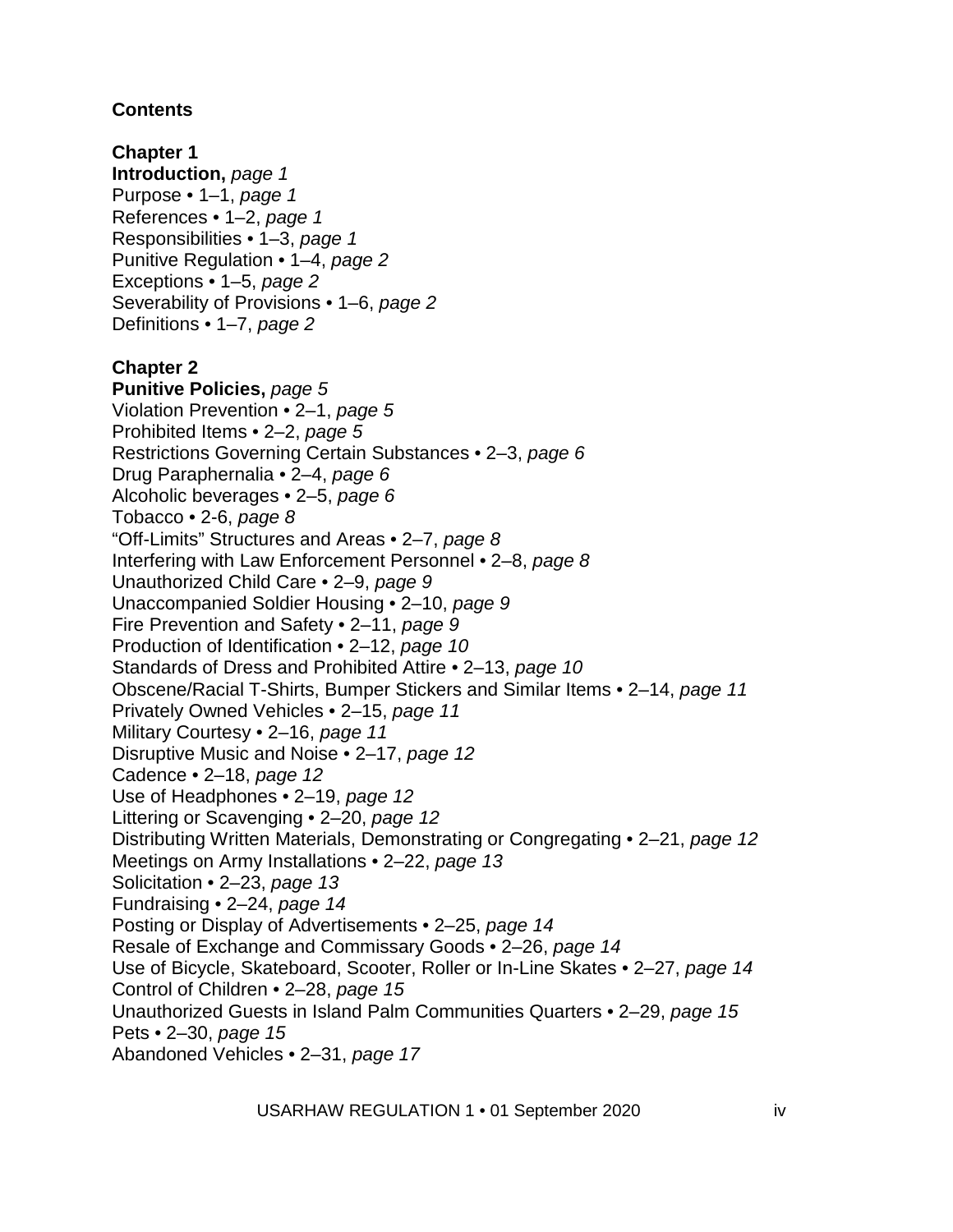**Chapter 3 Debarments**, *page 19* Purpose • 3–1, *page 19* Policy • 3–2, *page 19* Responsibilities • 3–3, *page 19* Procedures • 3–4, *page 20*

**Appendix A Required References**, *page 23*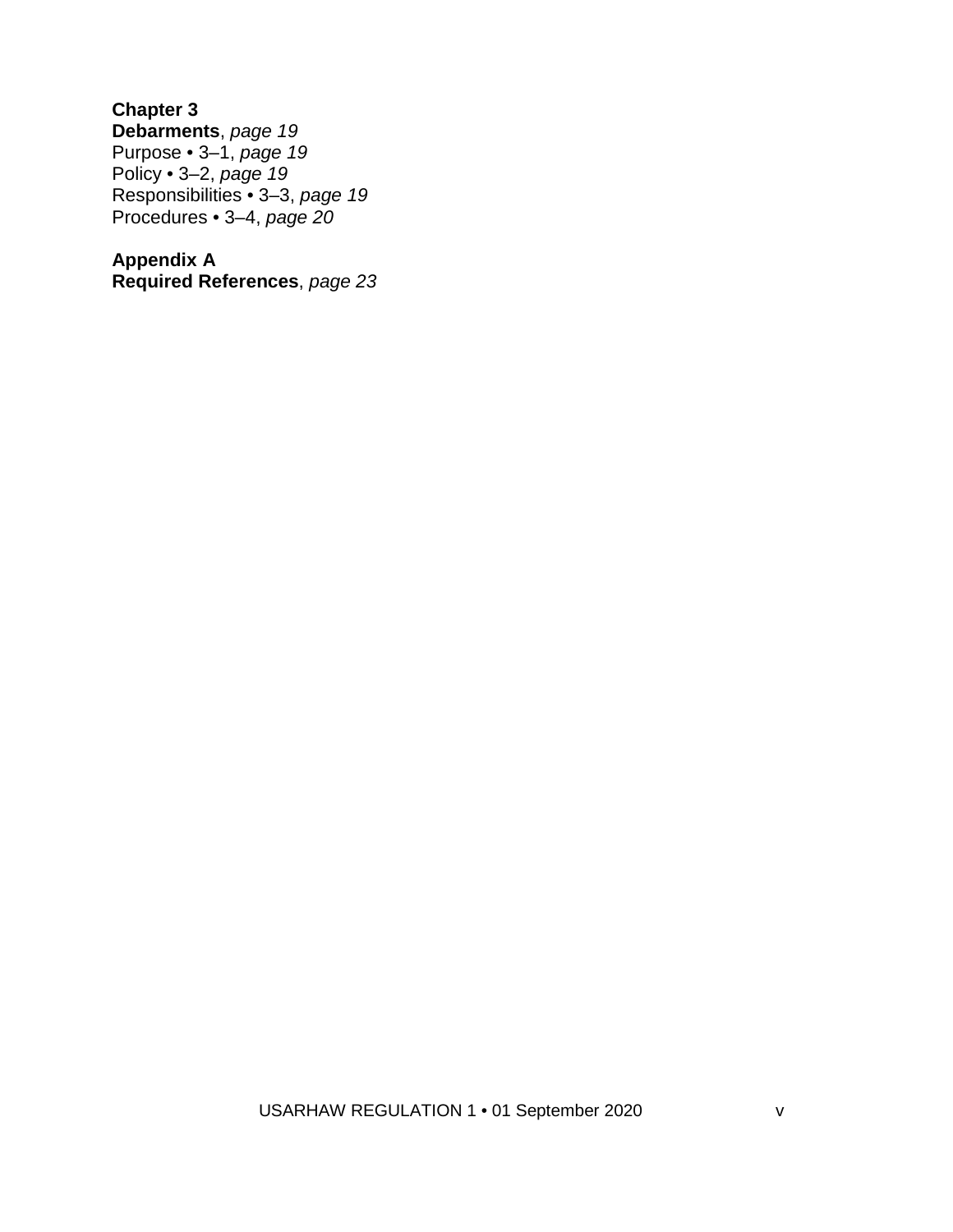#### **Chapter 1 Introduction**

#### **1-1. Purpose.**

a. This regulation establishes policy, responsibilities, and procedures to facilitate good order and discipline on all U.S. Army Garrison- Hawaii (USAG-HI) sites.

b. This regulation applies to all Soldiers, Civilians, Family Members, contractors, and other personnel who work on, reside on, or visit any U.S. Army installations, facilities, or work sites in Hawaii.

**1-2. References.** Required and related publications and prescribed and referenced forms are listed in Appendix A.

#### **1-3. Responsibilities.**

a. Senior Commander.

(1) Establishes command policy and designates responsibility for the enforcement of this regulation to the Director of Emergency Services, USAG-HI.

(2) Delegates the overall responsibility for the suspension, revocation, and reinstatement of installation driving privileges to the Garrison Commander for USAG-HI installations and sites.

b. Garrison Commander.

(1) Overall responsible for the suspension, revocation, and reinstatement of installation driving privileges on USAG-HI installations and sites.

(2) May delegate the authority to suspend, revoke, and reinstate installation driving privileges to the Community Compliance Office (CCO) on their behalf.

(3) Designated as the appellate authority for the reinstatement of installation driving privileges.

c. Director of Emergency Services. Has primary staff responsibility for establishing, administering, and enforcing the provisions of this regulation.

d. Community Compliance Office. Has primary staff responsibility for the suspension, revocation, and reinstatement of installation driving privileges.

e. Installation Safety Office. Participates and assists in developing traffic accident prevention initiatives in support of the installation traffic safety program.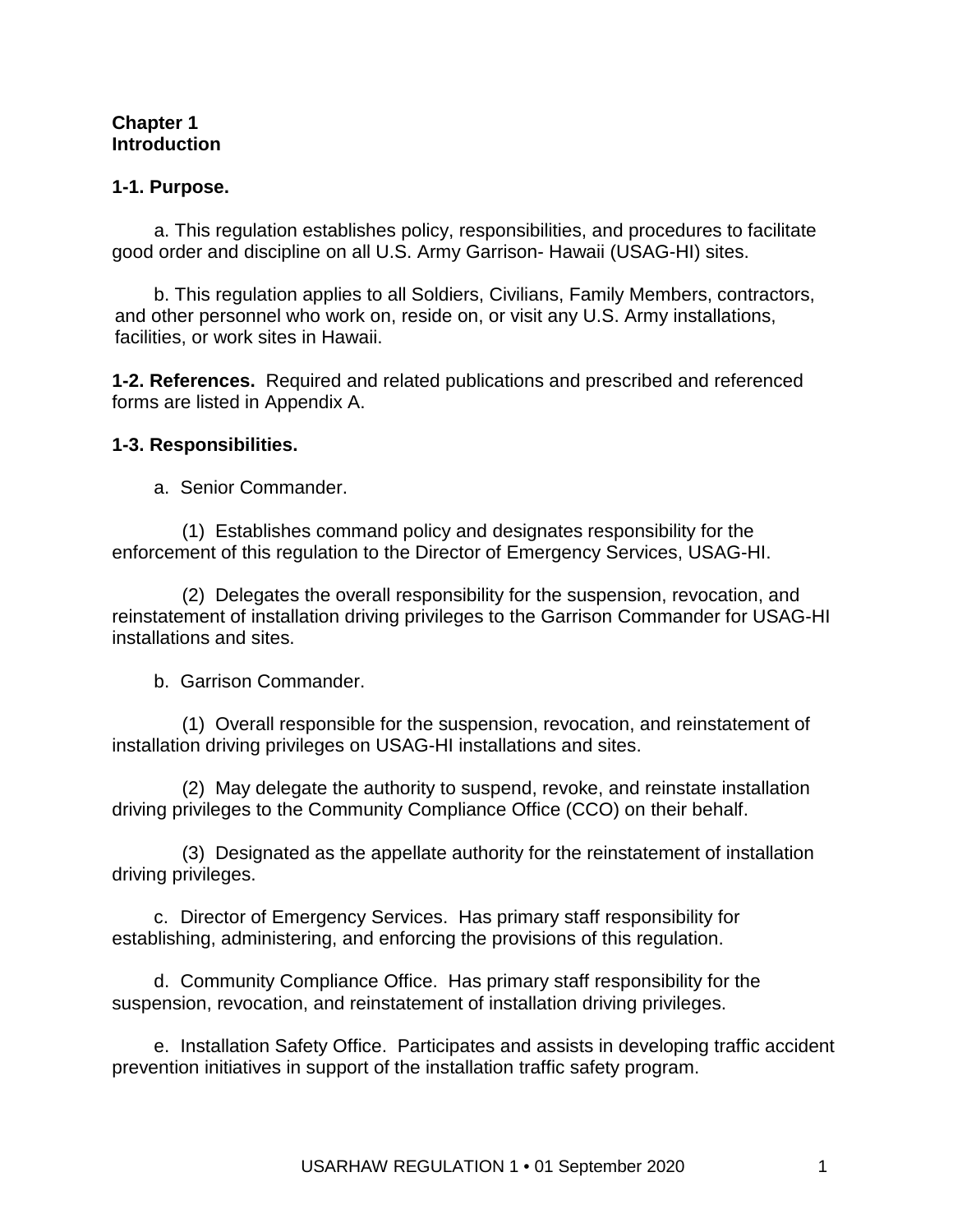f. Army Substance Abuse Program (ASAP). Provides treatment and education services to personnel with alcohol or drug abuse problems.

g. Unit Commanders. Ensure the provisions of this regulation are enforced.

h. Sponsors. Military and civilian sponsors are responsible for their Family members' and guests' awareness and understanding of this regulation.

i. Vehicle Operators. Vehicle operators are responsible for knowing, understanding, and complying with the provisions of this regulation.

j. Passengers. The senior military or DoD civilian passenger of a government vehicle is responsible for ensuring the driver of such vehicle complies with the provisions of this regulation.

**1-4. Punitive Regulation.** Violations of provisions found within Chapter 2 of this regulation may be punishable under the following:

a. Uniform Code of Military Justice (UCMJ).

b. United States Code (USC).

c. Hawaii Criminal and Traffic Law Manual (Hawaii Revised Statues). All changes and amendments to the HRS apply on USAG-HI installations and sites through the Assimilative Crimes Act (18 USC § 13).

**1-5. Exceptions.** The Senior Commander, U.S. Army Hawaii (USARHAW), may grant exceptions to the provisions of this policy.

**1-6. Severability of Provisions.** If a provision of this policy is held invalid, all remaining severable provisions shall remain in effect. If a provision of this policy is held invalid in one or more of its applications, the provision shall remain in effect in all its valid applications that are severable.

# **1-7. Definitions.**

a. Aggressive or Potentially Aggressive Dog Breed. Pit Bull Terriers, Staffordshire Terriers, Rottweilers, Doberman Pinschers, Chows, and wolf hybrids. This definition also extends to other dogs that demonstrate a propensity for dominant or aggressive behavior as indicated by any of the following types of conduct—

(1) Unprovoked barking, growling, or snarling at people approaching the animal.

- (2) Aggressively running along fence lines when people are present.
- (3) Biting or scratching people.
- (4) Escaping confinement or restriction to chase people.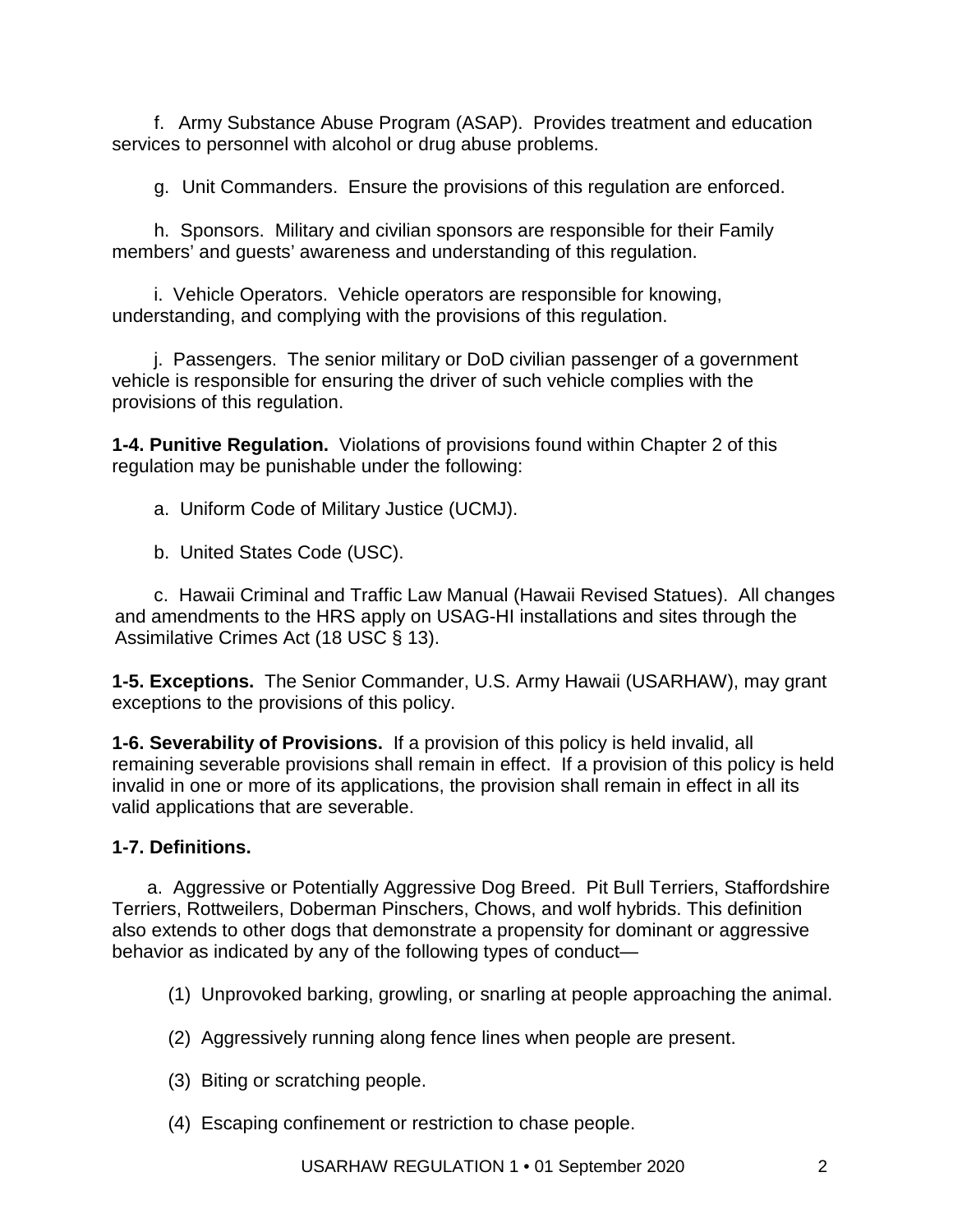b. Alcoholic Beverage. Potable beverage containing any amount of ethyl alcohol. This includes malt beverages, wines, and distilled spirits.

c. Commercial Solicitation. The conduct of any private business, including the offering and sale of insurance, on a military installation, whether initiated by the seller or buyer.

d. Demonstration. Any act, exhibition, manifestation, display of feelings, or protest on any subject or any show-of-force.

e. Door-to-Door Solicitation. A sales method whereby an agent proceeds randomly or selectively from household-to-household without specific prior appointments or invitations.

f. Drug. Substances recognized in the official United States Pharmacopoeia, official Homeopathic Pharmacopoeia of the United States, or official National Formulary or any supplement to any of them. Substances intended for use in the diagnosis, care, mitigation, treatment, or prevention of any disease, illness, or infirmity in man or animals, excluding "over-the-counter" substances legally obtained without a prescription. Substances (other than food) intended to affect the structure of any function of the body of man or animals. Substances intended for use as a component in any specific substance as noted above.

g. Drug Paraphernalia. All equipment, products, and materials of any kind that are used, intended for use, or designed for use in planting, propagating, cultivating, growing, harvesting, manufacturing, compounding, converting, processing, preparing, testing, analyzing, packaging, storing, containing, concealing, injecting, inhaling, or otherwise introducing into the human body a controlled substance in violation of this memorandum or any other Army regulation. See HRS § 329-1 and HRS § 329-43.5.

h. Explosives. A device that produces a rapid expansion of gases in a very short time, releasing the energy that is stored in the original material in various combinations of the forms of heat and light, and its breaking down into gases that occupy a much greater volume than its original form did. The expansion of the gases occurs at a very great speed and they displace great volumes of air. There are three principle types of explosives: mechanical, chemical, and nuclear.

i. Electronic Cigarette. A device used to simulate the experience of smoking, having a cartridge with a heater that vaporizes liquid nicotine or other liquid instead of burning tobacco. Due to the nature, appearance, and safety concerns of electronic cigarettes, they are considered to be in the same category as tobacco products. The use of electronic cigarettes is restricted in the same way that all tobacco is restricted.

j. Firearms. Any weapon, for which the operating force is an explosive, including but not limited to pistols, revolvers, rifles, shotguns, automatic firearms, noxious gas projectors, mortars, bombs and cannons.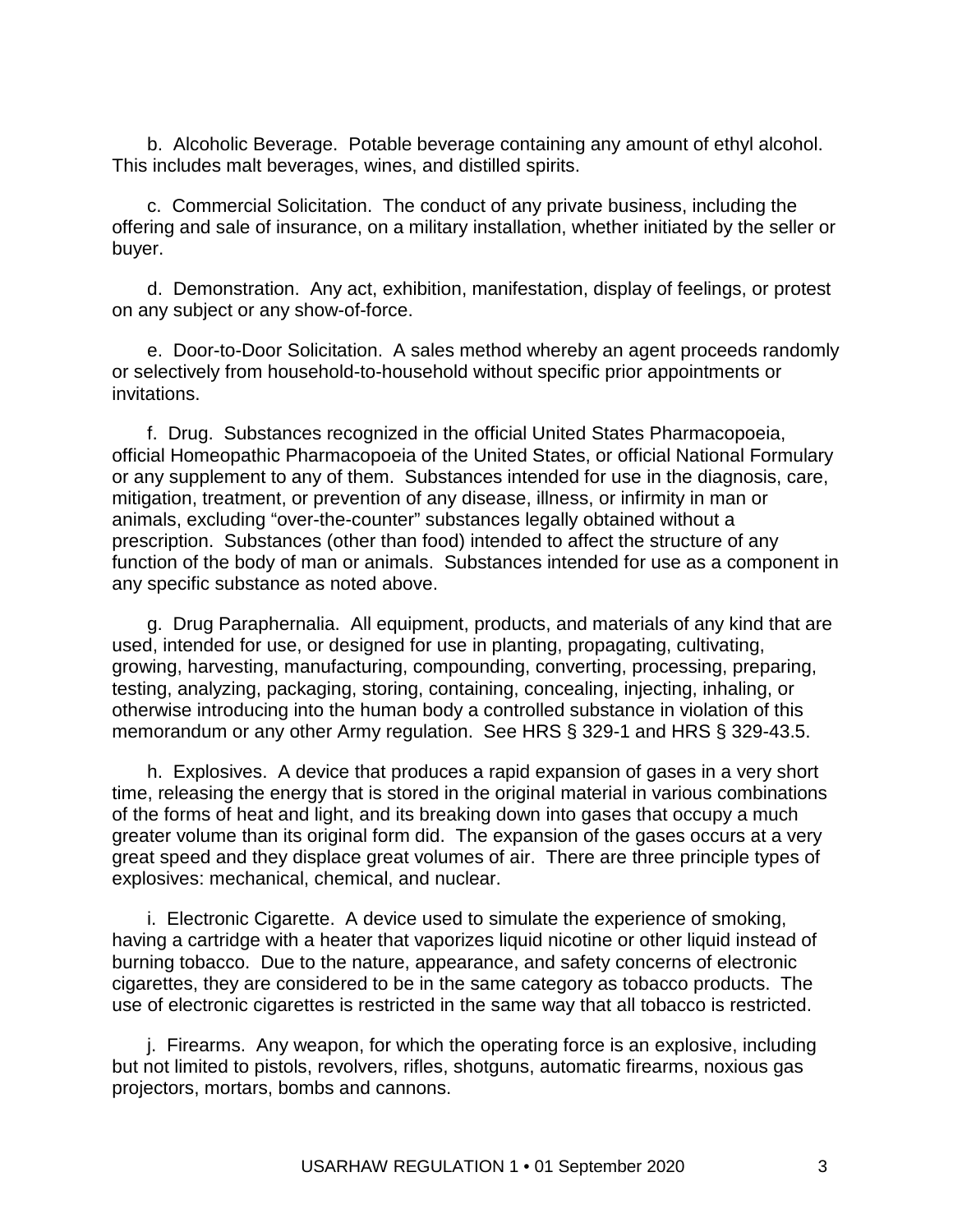k. Fireworks. Any composition or device that is for the purpose of producing a visible or audible effect by combustion, deflagration, detonation, or explosion of any type.

l. Non-Partisan Political Activity. An activity in support of, or related to, candidates not representing national, state political parties, and associated or ancillary organizations. Issues relating to Constitutional amendments, referendums, or approval of municipal ordinances are deemed not specifically identified with national or state political parties.

m. Partisan Political Activity. An activity in support of candidates representing national or state political parties and associated or ancillary organizations.

n. Personally Owned Firearm. Any weapon for which the operating force is an explosive, including, but not limited to: pistols, revolvers, rifles, shotguns, automatic firearms, noxious gas projectors, mortars, bombs, and cannons.

o. Picketing. Any person or persons stationed outside, on, or approaching a USAG-HI installation to protest the installation's operation.

p. Soldier. Military personnel of all military services.

q. Tobacco Products. Tobacco products include, but are not limited to, cigarettes, cigars, pipe tobacco, smokeless tobacco (snuff, dip, chewing tobacco), and liquids used in electronic smoking devices such as e-cigarettes.

r. Unattended Children. Children under seven years of age left alone in motor vehicles, Island Palm Communities quarters, at public transportation bus stops, playgrounds, parks, or recreation areas, when beyond the line of sight of a parent or child 12 years or older. Children are unattended when left alone in Island Palm Communities quarters even though an electronic monitoring device or intercom has been installed and is monitored by a neighbor in a nearby facility.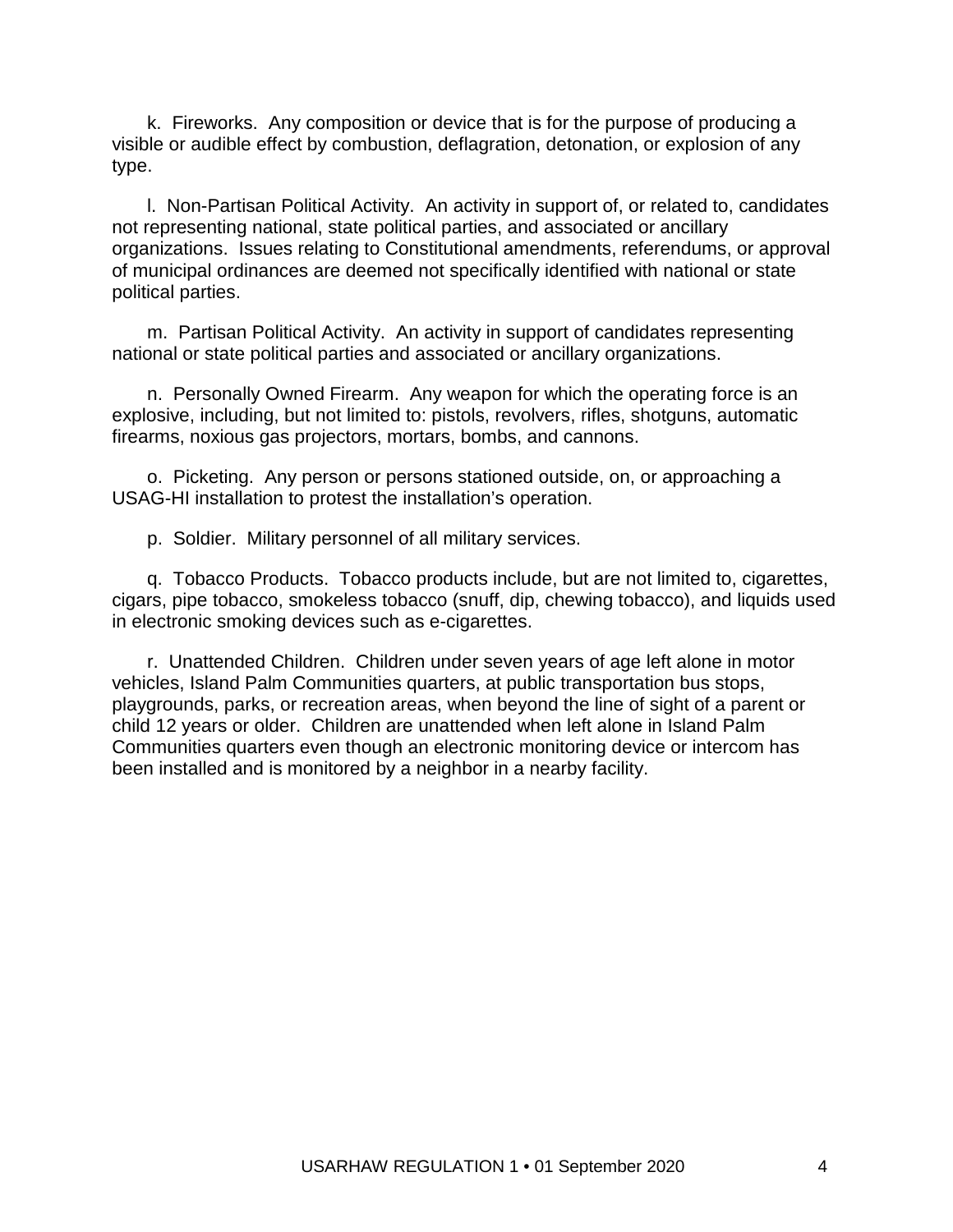#### **Chapter 2 Punitive Policies**

**2-1. Violation Prevention.** A Soldier who becomes aware that a Family member has violated this policy regulation will ensure that their Family member is informed of the policy regulation provisions and will seek to ensure that their Family member(s) comply with this policy memorandum in the future.

**2-2. Prohibited Items.** No personnel shall have in his possession the following items unless authorized in accordance with (IAW) performance of official duties:

a. Dangerous weapons, items, or devices prohibited by Federal or Hawaii law.

b. Except in the performance of official military duties, possession of shooting weapons with mounted lights is prohibited on USAG-HI installations.

c. The possession of handcuff keys is prohibited on USAG-HI installations unless in the performance of law enforcement mission.

d. Lock bumping material or any material that may be used to manufacture lockbypassing materials, including but not limited to: files, blank keys, instruction booklets, pamphlets, or videos.

e. A straight edge razor in Unaccompanied Personnel Housing.

f. Fireworks. Exception - commercial fireworks used in holiday celebrations on the installation will be transported, set up, and fired by commercial firms or licensed pyrotechnic technicians in accordance with local laws and NFPA Standard 1123.

g. Explosives, pyrotechnics, or blank ammunition except for authorized training, sports, or ceremonial purposes.

h. Any knife with a blade length over 4 inches, other than those used for food preparation, which are stored in food preparation areas. Outside of food preparation areas, individuals may carry larger knives under the following circumstances: (1) While hunting on post; (2) In the execution of airborne operations as authorized by the appropriate commander; and, (3) While performing field duty, if authorized by the company/troop/battery level commander. Commanders will retain said knives of personnel residing in Army Hawaii Soldier Housing in the unit arms room except when used under the circumstances stated in this paragraph.

i. Hawaii law that authorizes licensed individuals to carry concealed handguns does not apply on USAG-HI installations or in Island Palm Communities; thus, stateissued concealed handgun permits are not recognized or valid on Army Installations in the State of Hawaii. Under no circumstances will the transportation of loaded or concealed handguns, shotguns, or rifles be permitted on USAG-HI installations except by duly authorized law enforcement personnel or by military personnel in the performance of their official duties.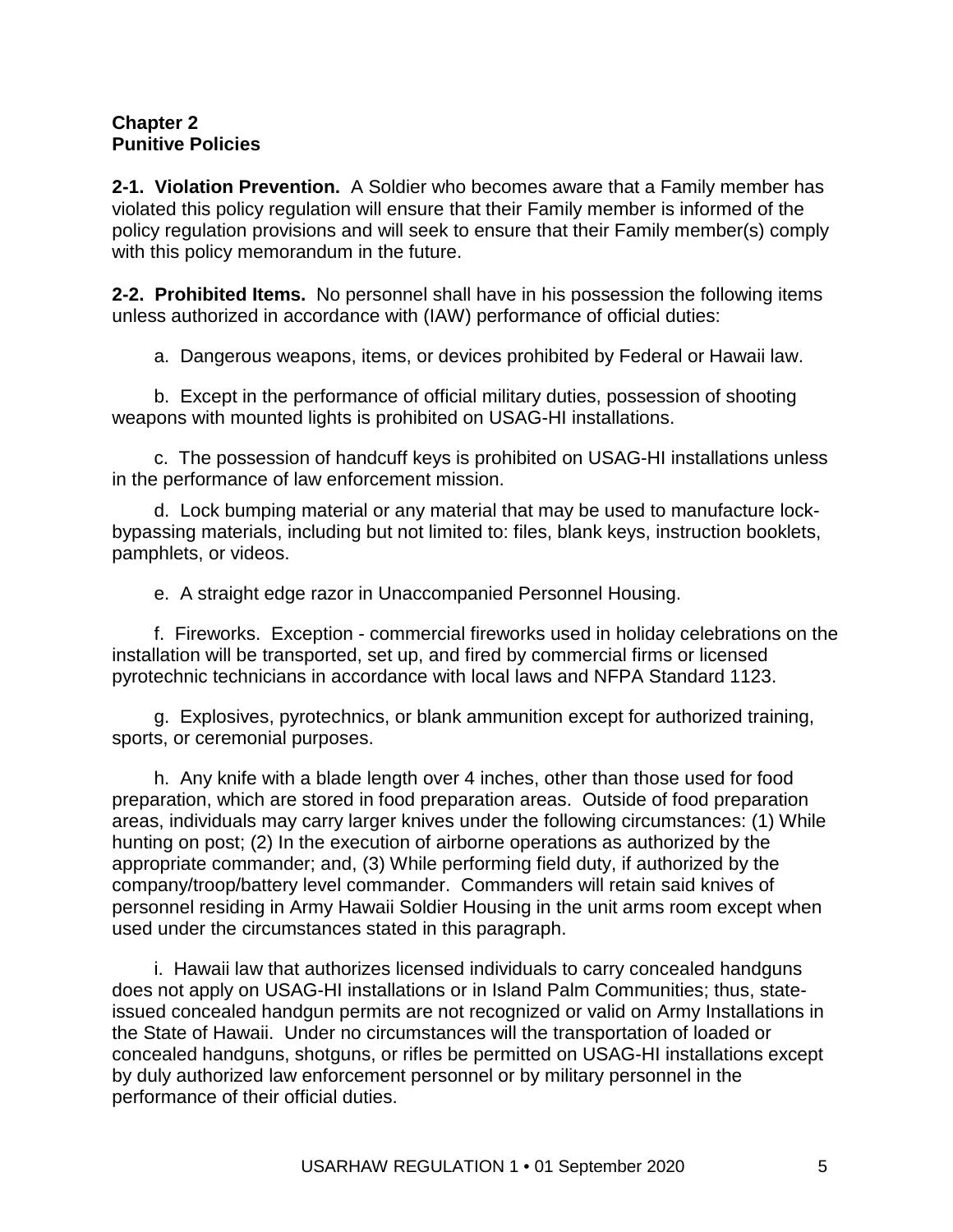**2-3. Restrictions Governing Certain Substances.** Individuals will not import, dispense, distribute, sell, transfer, or deliver any substances deemed illegal by the federal Drug Enforcement Administration, State of Hawaii, or Department of Defense on USAG-HI installations or in Island Palm Communities. This paragraph includes items listed in AR 600-85, paragraph 4-2p, dated 23 July 2020.

a. In addition, this regulation prohibits the use, possession, or distribution of Hemp or products containing Hemp oil to include CBD. It also prohibits using the following substances for the purpose of inducing excitement, intoxication, or stupefaction of the central nervous system. This provision is not intended to prohibit the otherwise lawful use of alcoholic beverages.

(1) Controlled substances analogues such as synthetic cannabis/cannaboids and other THC substitutes ("Spice"); derivatives of 2-aminopropanal ("Bath Salts"); synthetic cocaine ("RTI-126"); anabolic steroids; or any other substance similarly designed to mimic the effects of a controlled substance on the human body without an approved medical use in the United States.

(2) Chemicals, propellants, or inhalants (huffing).

(3) Dietary supplements that are banned by the United States Food and Drug Administration.

(4) Prescription or over-the-counter drugs and medications (when used in a manner contrary to their intended medical purpose or in excess of the prescribed dosage).

(5) Naturally occurring substances (to include but not limited to Salvia Divinorum, Jimson Weed, and so forth).

**2-4. Drug Paraphernalia.** The purchase, importation, manufacture, possession, storage, use, sale, distribution, or transfer of drug paraphernalia is prohibited. This paragraph includes, but is not limited to, the definition of drug paraphernalia and examples provided in HRS § 329-1 and HRS § 329-43.5.

#### **2-5. Alcoholic beverages.**

a. The minimum age for possession and consumption of alcoholic beverages in the State of Hawaii is 21. Individuals under 21 years of age will not purchase, possess, or consume alcoholic beverages on USAG-HI installations. Soldiers under 21 years of age will not purchase, possess, or consume alcoholic beverages. See [AR 215-1](http://www.apd.army.mil/pdffiles/R215_1.pdf) paragraph 10-1.

b. Individuals will not deliver, transfer, give, or distribute alcoholic beverages to anyone under 21 years of age. In addition, individuals will not sell or offer to sell alcoholic beverages to anyone, except as authorized by [AR 215-1,](http://www.apd.army.mil/pdffiles/R215_1.pdf) chapter 10.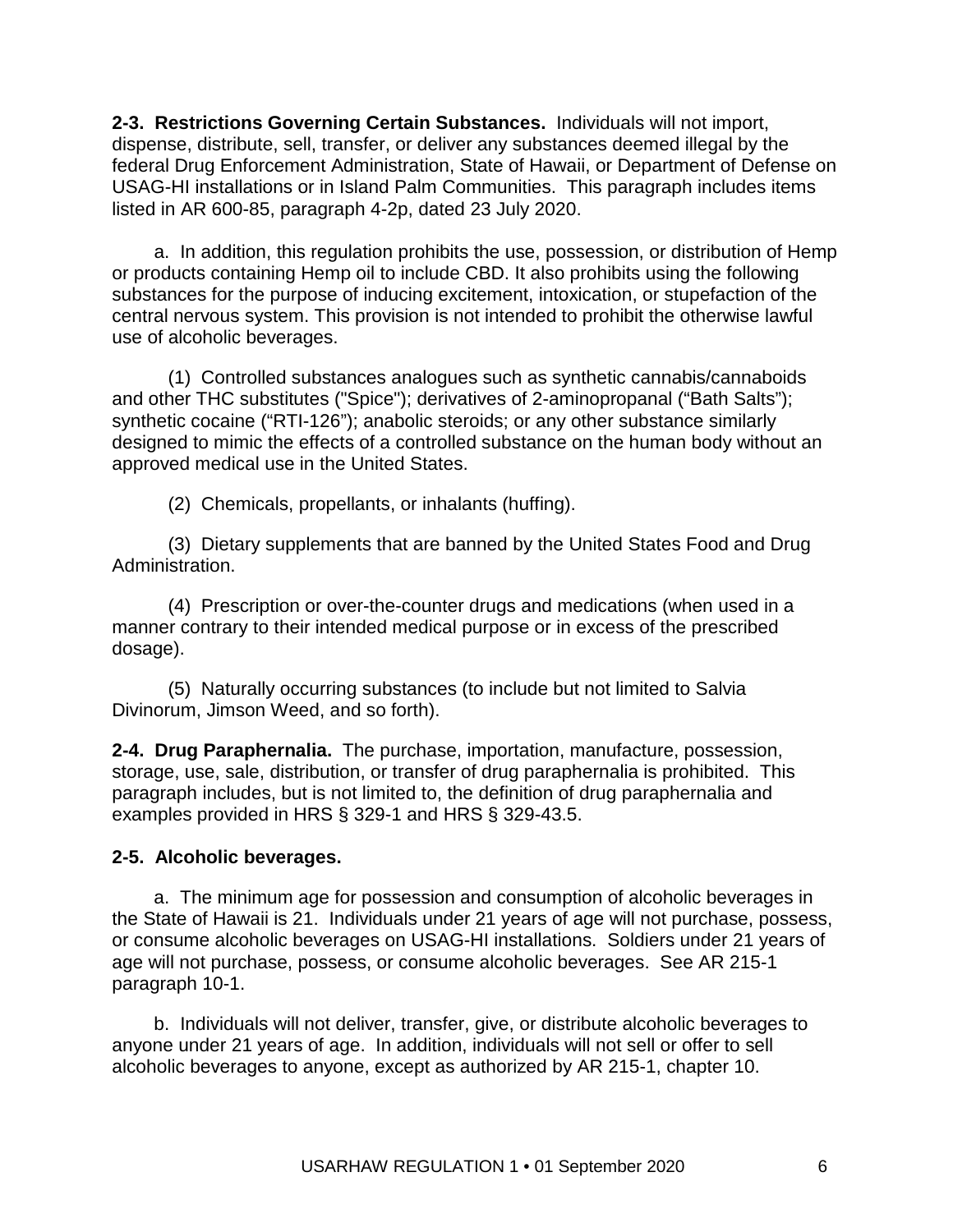c. Soldiers will not consume any alcoholic beverage at any place, whether on or off a USAG-HI installation, while on duty. A Soldier's commander determines on-duty status.

d. Individuals will not possess, while in a vehicle or on a moped, motorcycle or bicycle, any bottle, can, or other receptacle containing any alcoholic beverage with a broken seal, an opened seal, or with contents partially removed.

e. Military personnel will not have a blood alcohol level of 0.05 percent or above when reporting for or while on duty.

f. On USAG-HI installations, individuals may consume alcoholic beverages only in designated locations.

g. Individuals may consume alcoholic beverages in quarters, including Island Palm Communities quarters, and Unaccompanied Personnel Housing rooms.

h. Personnel may consume alcoholic beverages (e.g., distilled spirits, wine, beer, ale, and malt liquor) at the following locations: installation club system facilities (e.g., Hale Ikena, Nagorski Conference Center); PTA Recreation Center; post exchange beverage bars; post-operated bowling centers; golf courses; permanently established outdoor recreation areas to include but not limited to Bowen Park, Kunia Park, and Pililaau Army Recreation Center (above the seawall, to the perimeter fence); softball and baseball fields, while such fields are in use for unit recreational activities; other premises while in use for unit recreational activities; and recreation centers on special occasions approved in writing by the USAG-HI Commander.

i. Individuals may not consume or store alcoholic beverages in other locations, including government buildings unless authorized by the first O-5 in the chain of command.

j. Individuals may consume alcoholic beverages as part of officially sanctioned religious services under the supervision of assigned chaplains.

k. Additional restrictions at Fort DeRussy. Except as stated as follows, individuals will not display to public view, drink, possess, use, or offer any alcoholic beverage, in any container with a broken or opened seal, at Fort DeRussy. Individuals must consume alcoholic beverages purchased from or served at the Hale Koa Hotel or within the hotel, in hotel areas designated for their consumption by the general manager of the hotel in accordance with established agreements, if any, between the Senior Commander or the USAG-HI Commander, and the Hale Koa Hotel management.

l. Exceptions. Nothing in the above paragraphs prohibits consumption or possession of alcohol: (1) Pursuant to a valid medical prescription; or (2) In medicines lawfully sold in the U.S. when possessed or consumed for their intended purpose.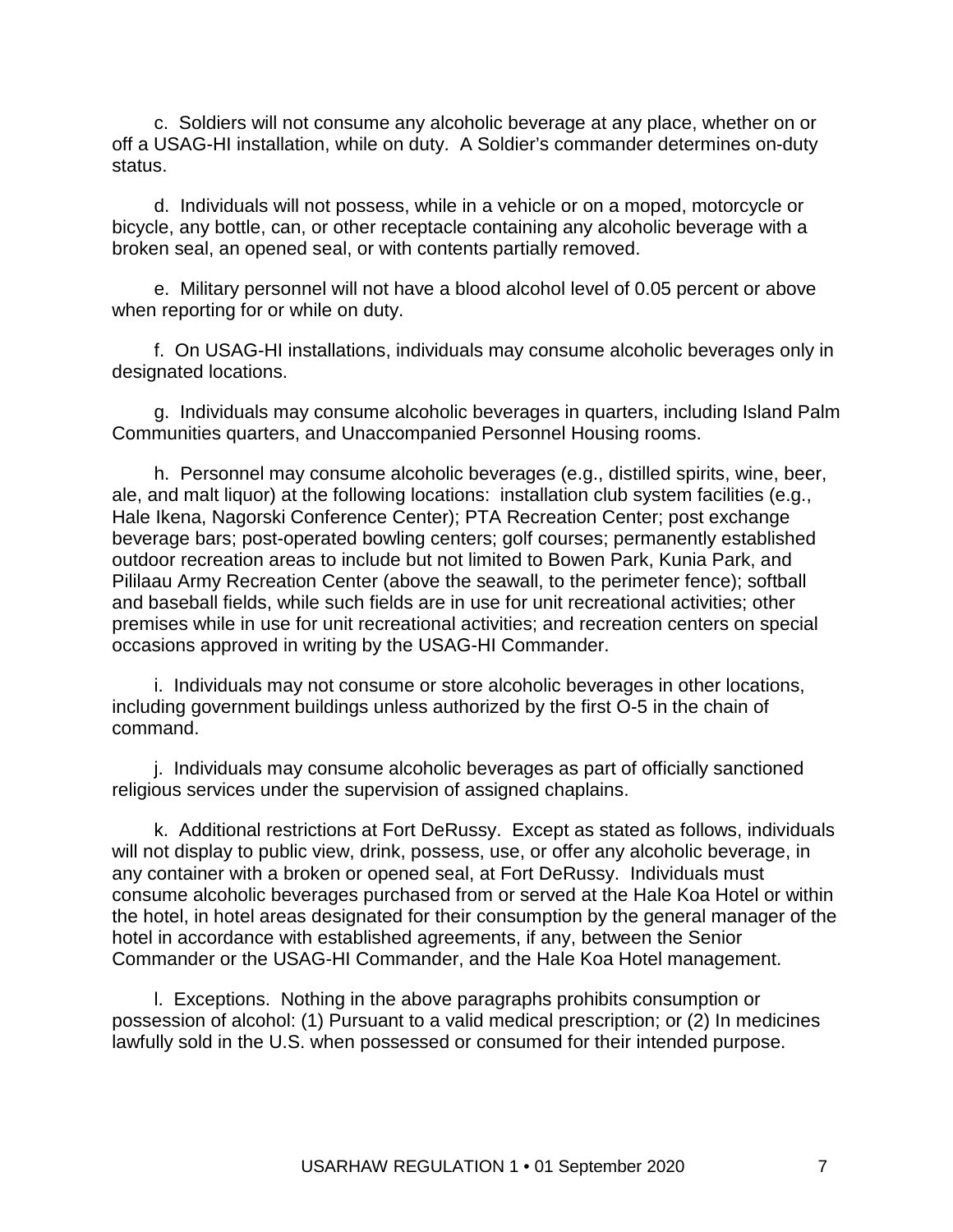#### **2-6. Tobacco.**

a. In accordance with federal codes and regulation and state laws, individuals under the age of 21 will not purchase, possess, or consume tobacco products on USAG-HI installations.

b. Tobacco products may not be used in unaccompanied Soldier housing or in government buildings.

**2-7. "Off-Limits" Structures and Areas.** Individuals will not enter off-limits or restricted areas without authority. Off-limits areas include but are not limited to

a. Island Palm Communities residential areas (except chain of command supervised formations or other activities moving along USAG-HI approved physical training running routes or activity routes, IAW Policy Memorandum USAG-HI 1, quadrangles, and Unaccompanied Personnel Housing, except for residents, invited guests, or other personnel authorized by the USAG-HI and/or USAG-PTA Commander as having legitimate business in the area.

b. Vacant structures and storage and supply buildings or areas.

c. Golf courses, except for employees and authorized patrons.

d. All ranges and training areas, unless specifically authorized.

e. Specified parking areas when so marked or posted.

f. Establishments placed off-limits by the Armed Forces Disciplinary Control Board under the provisions of [AR 190-24.](http://www.apd.army.mil/pdffiles/r190_24.pdf)

g. Other areas when so marked or posted.

**2-8. Interfering with Law Enforcement Personnel.** It is unlawful and a criminal offense for any person to knowingly interfere with, resist, obstruct, delay, hinder, or disobey (or attempt any of the foregoing actions) a military police person, military police investigator, Criminal Investigation Division agent, federal law enforcement agent (including agents of the Federal Bureau of Investigation, Drug Enforcement Administration, Alcohol, Tobacco, Firearms and Explosives, U.S. Marshals Service, and Department of Defense or Department of Army Civilian Police or Security Guard), U.S. Attorney, or any officer or non-commissioned officer (NCO) engaged in law enforcement or disciplinary investigations. Additionally, it is unlawful and a criminal offense for any person to knowingly destroy, conceal, damage, dispose of, or change in any manner (or attempt any of the foregoing actions) such article known to him to be the subject of law enforcement or disciplinary investigations by any of the foregoing military or federal authorities. Nothing in this paragraph authorizes law enforcement officials or anyone else to compel a person to incriminate himself or to answer any question the answer to which may tend to incriminate him in violation of UCMJ Article 31 or the Fifth Amendment to the U.S. Constitution.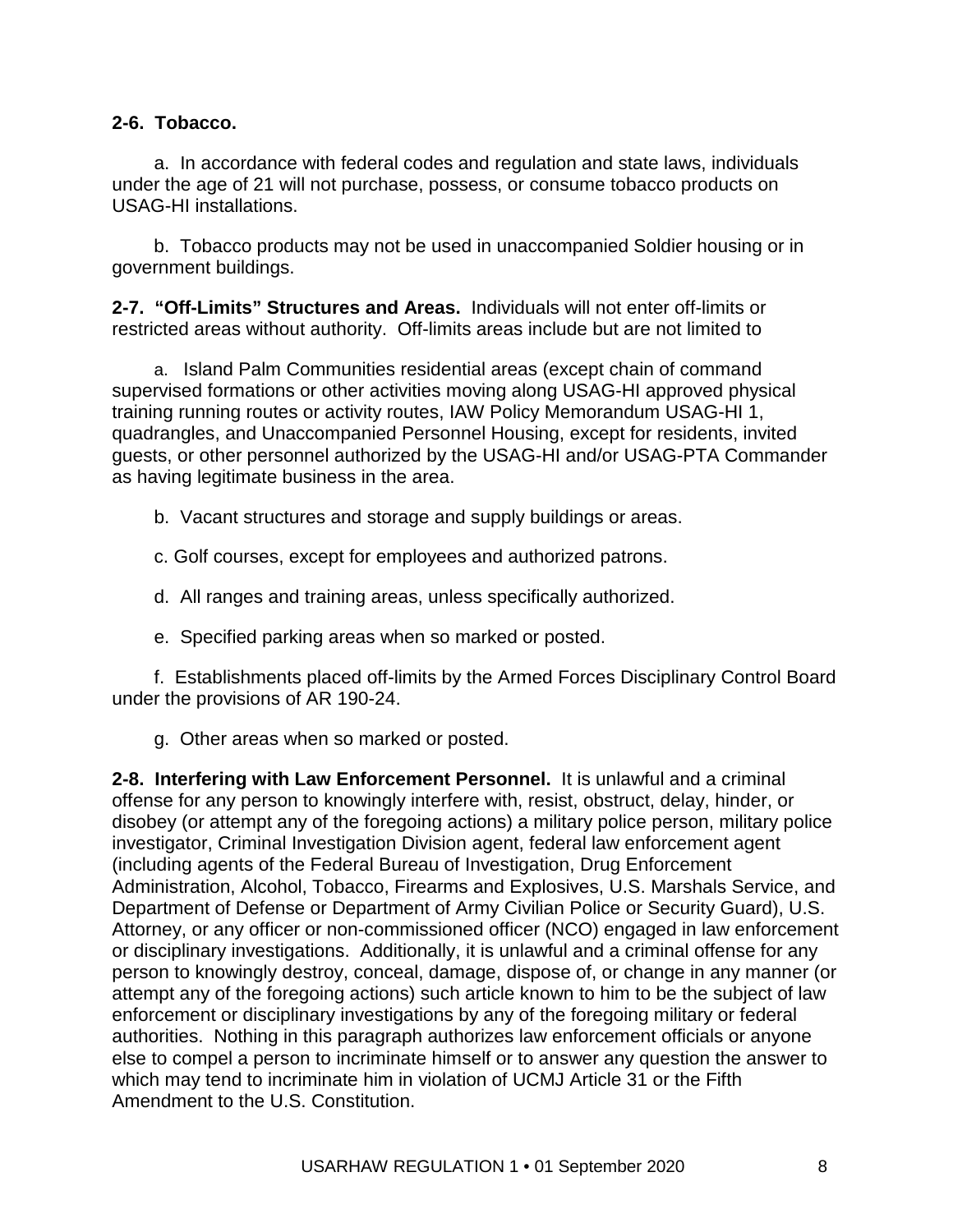**2-9. Unauthorized Childcare.** All childcare programs on USAG-HI installations are subject to Army Regulation 608-10. Residents desiring to provide childcare services in their private residences can only do so if they are under the direction of the Child and Youth Services (CYS) Certified Family Child Care Program. The only exception to this rule is if you provide less than ten (10) hours of on-post childcare a week. If you regularly provide more than ten hours of on-post childcare a week and have not been certified as a Family Child Care Provider, you will be in violation of your Housing Lease Agreement and could be jeopardizing the safety and well-being of children. Military members who knowingly allow unauthorized child care in their quarters may be subject to discipline under the UCMJ or adverse administrative action. All persons desiring to provide childcare must contact CYS to start the certification process to become a Family Child Care Provider.

**2-10. Unaccompanied Soldier Housing.** Soldiers may entertain guests of either gender in their Army Hawaii Soldier Housing room or common living area; guests may also use the Army Hawaii Soldier Housing latrines. The following restrictions apply:

a. Overnight visitation is prohibited. Visitors must leave Unaccompanied Personnel Housing prior to 2230 on weekdays and 0030 on weekends. Visitors are not permitted before 0930 on any day of the week.

b. A parent or legal guardian must accompany any non-military visitor below the age of 18 who is not a member of the Soldier's immediate Family (e.g., brother or sister).

c. Soldiers being visited will ensure their visitors comply with the Unaccompanied Personnel Housing Standing Operating Procedures, respect the privacy rights of other Soldiers, and do not engage in loud, dangerous, or otherwise tumultuous conduct while visiting Unaccompanied Personnel Housing.

d. Soldiers will comply with additional restrictions contained in the Unaccompanied Personnel Housing Standing Operating Procedures.

**2-11. Fire Prevention and Safety.** Individuals will not, nor knowingly allow their Family members to:

a. Smoke in bed in any Island Palm Communities quarters, Unaccompanied Personnel Housing, or in any other U.S. Government facility used for sleeping.

b. Smoke in fuel storage areas, fuel disbursing points, storage areas in warehouses, areas where oxygen is stored or administered, paint shops, carpenter shops, ammunition and explosive storage and handling areas, motor repair shops, or in other hazardous areas where smoking restrictions are posted.

c. Use gasoline for any purpose other than as motor fuel or as fuel for an appliance that is designed to burn gasoline as a fuel.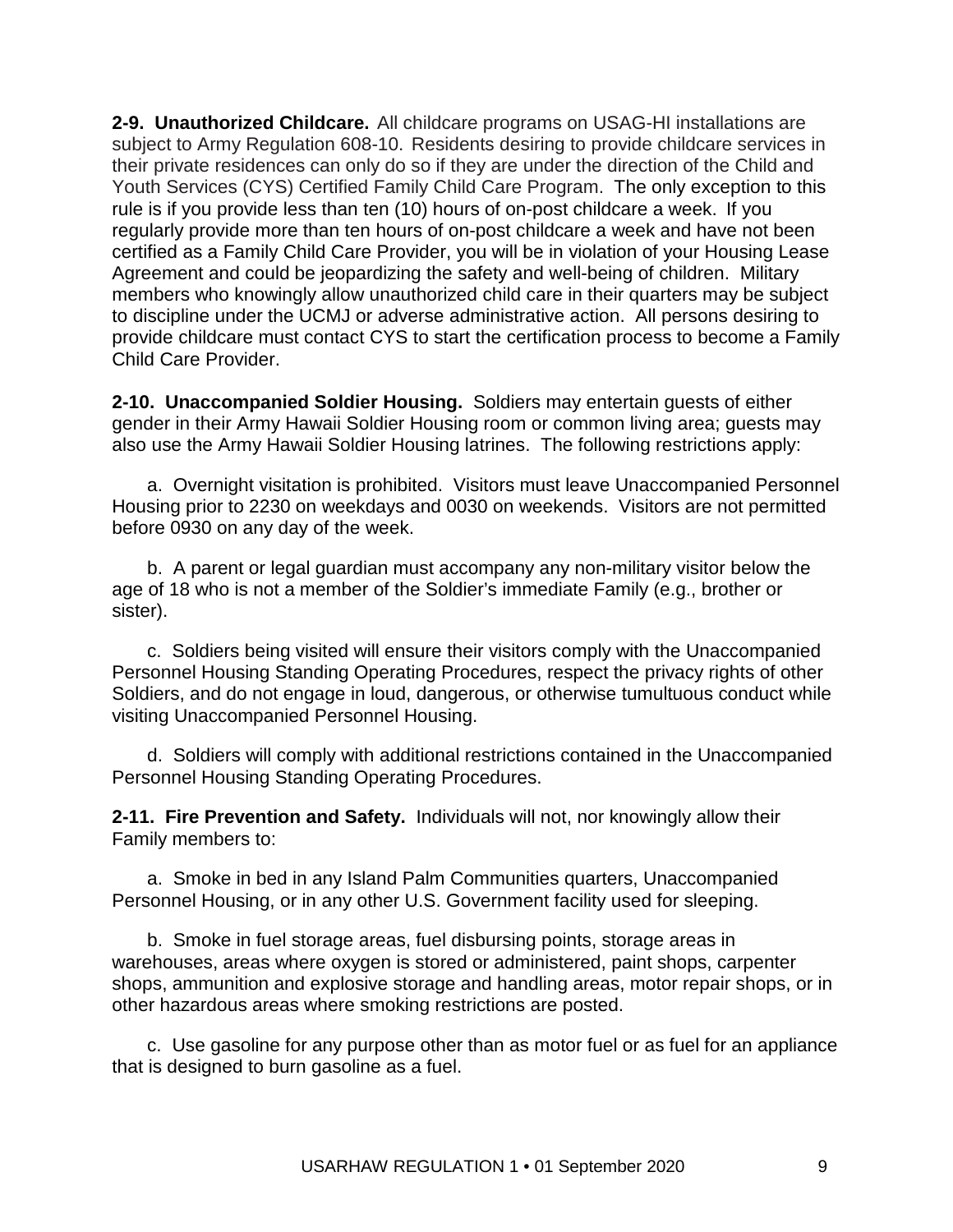d. Only authorized fire department personnel may use fire hydrants for fire-fighting purposes. Any other use of fire hydrants must be specifically approved in writing by the Directorate of Public Works (DPW).

e. In accordance with AR 600-63, smoking is prohibited in all DA occupied workplaces, with the exception of recreation facilities requiring approval. If possible, designated smoking areas will provide a reasonable measure of protection from the elements. However, the designated areas will be at least 50 feet from common points of ingress into the workplace and will not be located in areas that are commonly used by non-smokers.

f. Soldiers will not smoke in any room or common area of Unaccompanied Personnel Housing.

**2-12. Production of Identification.** Upon the request of a military law enforcement official, Department of the Army law enforcement official, Department of the Army contracted security or access control officer, or any commissioned, warrant, petty, or NCO (E-5 and above), any Soldier on a USAG-HI installation must produce and allow inspection of his/her Common Access Card (CAC), Armed Forces of the United States Geneva Conventions Identification Card. The Soldier must also state his/her current unit of assignment or attachment, and whether he/she is on active duty or inactive duty for training. In lieu of a CAC, the Soldier must produce an alternate form of picture identification. Before responding to any request for identification, a Soldier may ask to see proof of the law enforcement official's status or the requester's rank, e.g., badge or DD Form 2 (Active).

**2-13. Standards of Dress and Prohibited Attire.** All military personnel must wear the prescribed uniform of the day while conducting military business at USAG-HI facilities. Exceptions include emergency situations, personnel in a leave status, and Soldiers on permissive TDY for residence hunting provided they have leave documents in their possession. Also excepted from this policy are Soldiers whose medical profiles preclude their ability to wear the prescribed uniform of the day. In this case, a clean Physical Training (PT) uniform is approved provided the Soldier has in his/her possession documentation relating to their profile. The mixing of uniforms is prohibited; the only items of military clothing acceptable for wear with civilian attire, without insignia or rank, are windbreakers, sweaters, black all-weather coats, and overcoats.

a. Soldiers will not remove their ACU top while driving their POV. The only item that may be removed while driving a POV is the headgear. While operating or riding in a tactical military vehicle, appropriate headgear will always be worn.

b. Civilian attire worn on post should be clean, well-maintained, properly fitted and present a neat, orderly appearance (buttoned, belted, zipped, or fastened). Shirts should provide complete, conservative coverage, with or without pockets. Shorts and skirts of conservative length are suitable for casual wear. All headgear worn by Soldiers will be worn appropriately, with the bill to the front of the head and will be removed indoors absent a religious exemption. Athletic or walking shoes or sandals, with or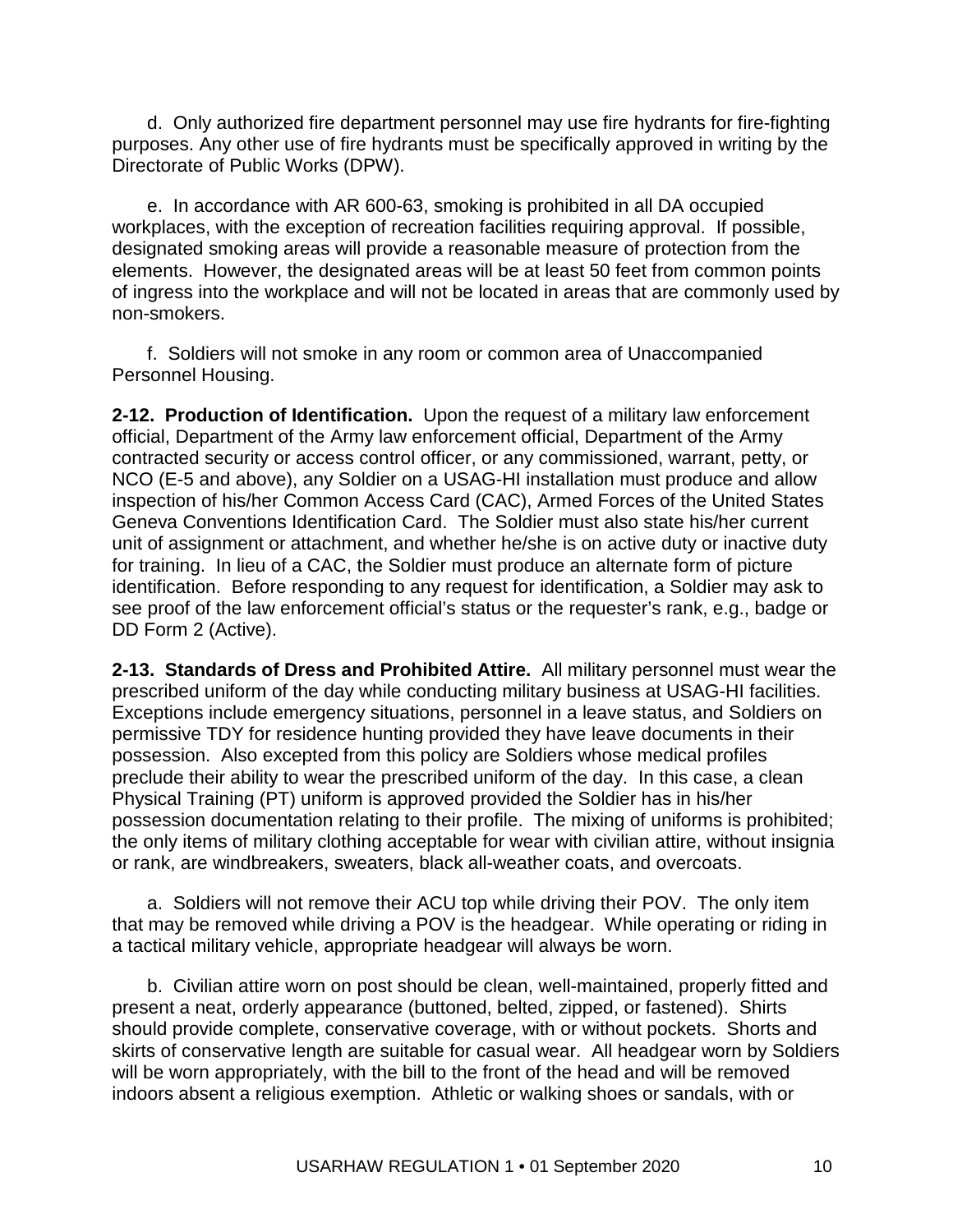without socks are authorized, as are thong-type footwear. Examples of prohibited attire are listed below:

(1) Clothing that is excessively brief, short, revealing, tight, baggy, or loose.

(2) Clothing containing obscene, discriminating, harassing, offensive, or suggestive images or words.

(3) Clothing and accessories intended to present a paramilitary appearance or accessories that appear to be weapons.

(4) Clothing that is torn, ragged, or dirty.

(5) Clothing not specifically designed as headgear (bandannas, do-rags).

(6) Clothing that is nightwear or sleepwear.

(7) Soiled or sweaty athletic clothing except while engaging in sports activities in recreation areas.

(8) Underwear as outerwear, or clearly visible (sports bras, boxers).

(9) Swimwear without cover-ups (bikinis, Speedos, bathing suits) except in swimming and recreation areas.

(10) Bare chest or shirtless men except in swimming and recreation areas.

(11) Bare feet except in swimming and recreation areas.

**2-14. Obscene/Racial T-Shirts, Bumper Stickers and Similar Items.** Individuals will not wear clothing on USAG-HI installations that displays an obscene, racial, extremist or any other offensive message that is prejudicial to good order and discipline. Similarly, privately owned vehicles operated on USAG-HI installations are prohibited from displaying any sign, bumper sticker, or other item that is patently obscene, racial, or extremist in nature.

**2-15. Privately Owned Vehicles.** Commanders are responsible for ensuring all privately owned vehicles are properly registered with a state, have the required state safety sticker, and that vehicle owners have current valid auto insurance. Personnel are required to register their POVs through the state Department of Motor Vehicles within thirty days of the vehicle's arrival to Hawaii.

**2-16. Military Courtesy.** Soldiers in uniform or civilian attire will render honors during the raising and lowering of the U.S. flag or the playing of the national anthem at public events in accordance with [AR 600-25.](http://www.apd.army.mil/pdffiles/r600_25.pdf)

a. All vehicle drivers, military or civilian, will halt vehicles during flag ceremonies. Military members will dismount and render the hand salute. The senior Soldier aboard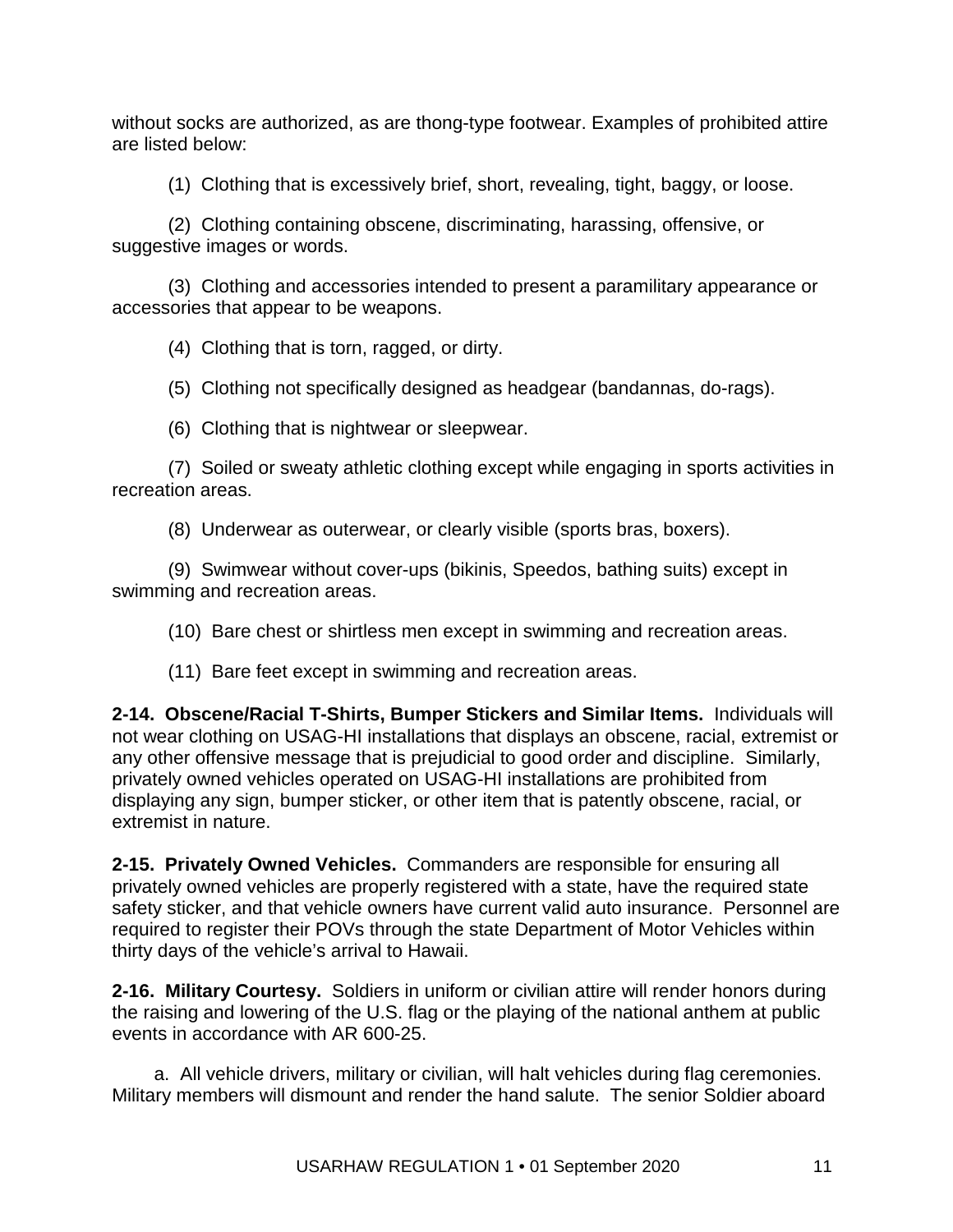any bus or truck transporting personnel will be the only party required to dismount and render appropriate courtesy in accordance with [AR 600-25.](http://www.apd.army.mil/pdffiles/r600_25.pdf)

b. Soldiers in uniform will render a salute to a senior officer in open-air lanais, unless the appropriate authority posts signs establishing the area as a no-salute area.

**2-17. Disruptive Music and Noise.** Individuals will not play radios and other audio equipment loudly enough to be heard more than 30 feet away. This prohibition does not apply to musical performances or other entertainment events authorized by the USAG-HI Commander. The following are prohibited:

a. Vehicles causing unnecessary noise because of improper loading, defects, or lack of a proper muffler.

b. Animals causing frequent or continued noise disturbing the comfort of other persons. An example of frequent noise is a dog barking on and off, unprovoked for thirty minutes. An example of continued noise is a dog barking consistently, unprovoked for ten minutes.

c. Operational use of equipment (including but not limited to washers, dryers, power tools, hand tools, etc.) causing loud or unusual noise between the hours of 2200 and 0630.

**2-18. Cadence.** Formations moving through Island Palm Communities areas will not call cadence.

**2-19. Use of Headphones.** Individuals must use common sense while wearing headphones and conducting outdoor activities. While wearing headphones, personnel will limit their activities to the sidewalks, running tracks, and/or designated fitness trails. Individuals will not conduct outdoor activities in roadways while wearing headphones and must use caution while crossing the existing roads. Headphones are not authorized while in uniform unless inside an established physical fitness facility. While in uniform and inside an established facility, headphones will be conservative and discreet. Ear pads will not exceed 1 ½ inches in diameter at the widest point.

a. The wearing of any portable headphones, earphones or other listening devices while operating a motor vehicle is prohibited with the exception of hands free cellular phones IAW USARHAW Regulation 190-5, Prohibition Against Using Cellular Phones While Operating Motor Vehicles on U.S. Army Installations in Hawaii.

b. Motorcycle operators may wear motorcycle helmets equipped with operatorpassenger intercom systems.

**2-20. Littering or Scavenging.** Individuals must deposit trash and garbage only in receptacles provided for that purpose. Individuals will not scavenge in dumpsters, garbage cans, trash receptacles, or landfill areas without the prior approval of the USAG-HI and/or USAG-PTA Commander.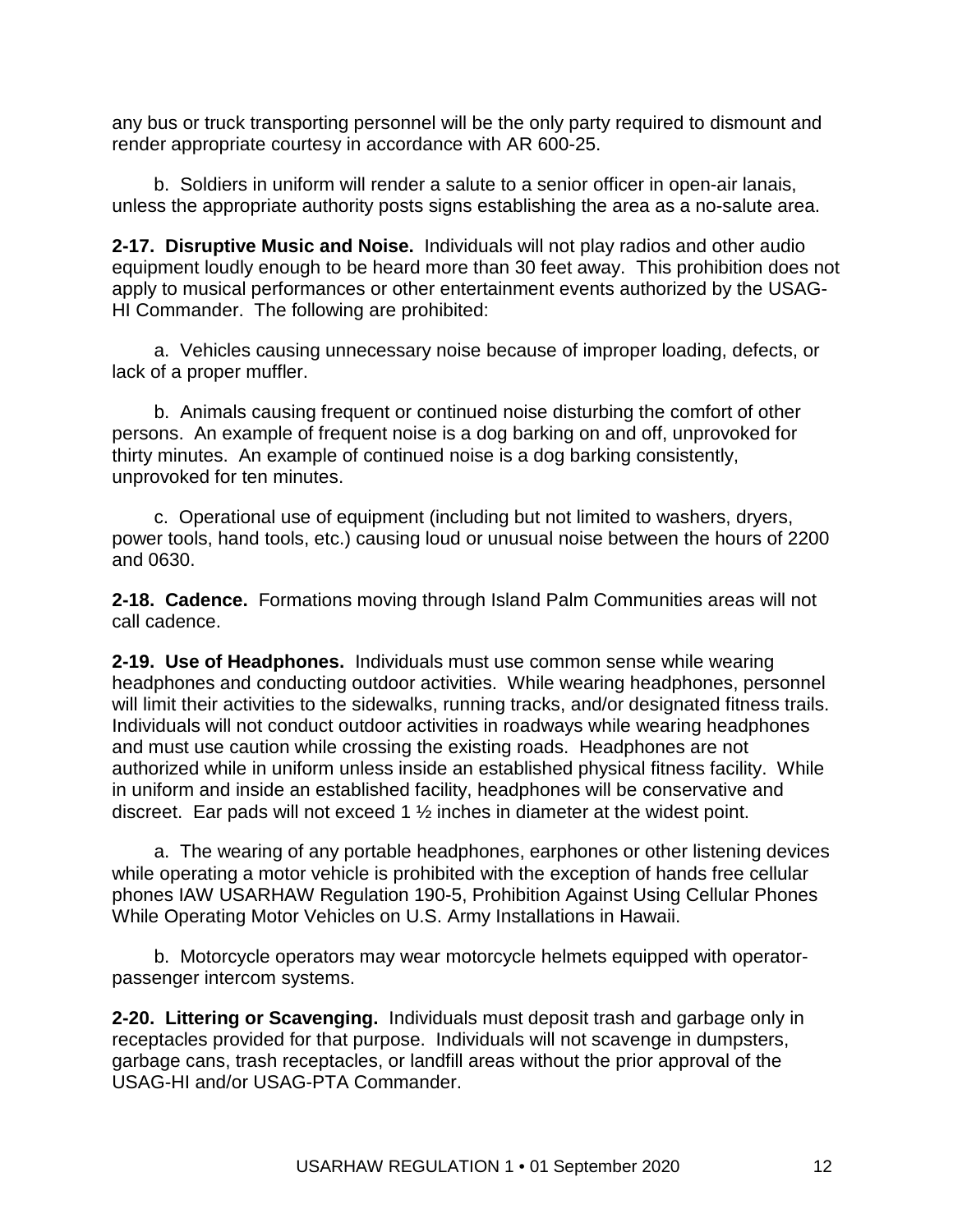**2-21. Distributing Written Materials, Demonstrating or Congregating.** Individuals will not distribute publications, including pamphlets, newspapers, magazines, handbills, flyers, or other printed material, on any USAG-HI installation without the prior approval of the Director of Family and Morale, Welfare, and Recreation. (This prohibition does not preclude distribution through regularly established and approved outlets.)

a. Individuals will not picket, demonstrate, conduct sit-ins, congregate, conduct protest marches, make political speeches, hold political rallies, engage in partisan or non-partisan political activity, or engage in other similar activities on USAG-HI installations. Posting or displaying candidate or party name signs or marquees anywhere on installation owned property is not permitted.

b. Prohibitions on the activities defined in this paragraph extend to the installation of Fort DeRussy (encompassing the Hale Koa Hotel and grounds) in Waikiki, as well as all sidewalks and roadways on Fort DeRussy property.

c. The Honolulu Police Department (HPD) has primary responsibility to police all City-owned areas, as well as to assist with primary law enforcement obligations in the public-accessed, non-patron areas, of Fort DeRussy.

**2-22. Meetings on Army Installations.** Individuals will not participate in, hold, or cause to be held any assembly, gathering, or meeting on a USAG-HI installation, which:

a. Is prohibited by law or lawful regulation.

b. Could interfere with or prevent the orderly accomplishment of the installation's mission or that represents a clear danger to the loyalty, morale, or discipline of the troops.

**2-23. Solicitation.** Individuals will not conduct commercial solicitations on USAG-HI installations, except as authorized under [AR 210-7.](http://www.apd.army.mil/pdffiles/r210_7.pdf)

a. Residents of Island Palm Communities who wish to engage in home based businesses will seek permission from the Business and Non-Profit Liaison, DFMWR, 656-0083.

b. Individuals will not use an official bulletin or any other notice, official or unofficial, to announce the presence and availability of a commercial agent.

c. Individuals may conduct authorized solicitations on an individual basis and by appointment only; individuals will not solicit military personnel and civilian employees during the hours they are on duty. Any approved solicitation of military personnel who live in Island Palm Communities will occur only at their respective quarters. Individuals may conduct authorized solicitation of enlisted personnel quartered in Unaccompanied Personnel Housing only upon approval of, and at a place designated by, the unit commander. Solicitors must comply with [AR 210-7](http://www.apd.army.mil/pdffiles/r210_7.pdf) to include the prohibition against door-to-door sales.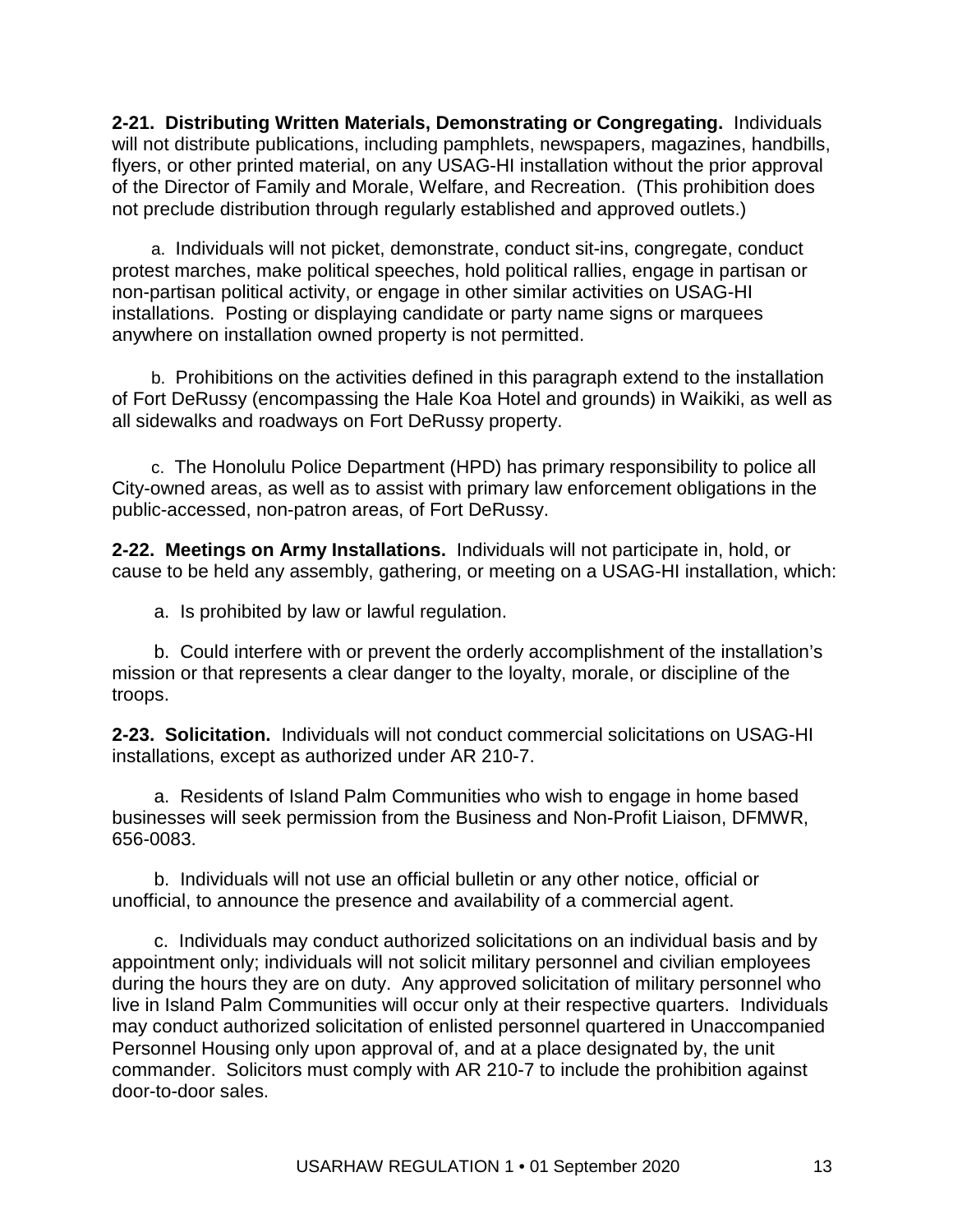d. Individuals subjected to improper solicitations should promptly inform the Directorate of Emergency Services.

**2-24. Fundraising.** Fundraising activities on USAG-HI installations held outside the "unit area" require prior written approval of the USAG-HI DFMWR, except for Army Emergency Relief Fund drives authorized by [AR 930-4](http://www.apd.army.mil/pdffiles/r930_4.pdf) and Combined Federal Campaign drives in compliance with Chapter 3, [AR 600-29.](http://www.apd.army.mil/pdffiles/r600_29.pdf) For more information, visit the DFMWR fundraising website at: [http://mwrarmyhawaii.com/support](http://mwrarmyhawaii.com/support-services/fundraising)[services/fundraising.](http://mwrarmyhawaii.com/support-services/fundraising) All fundraising activities must comply with Policy Memorandum USAG-HI-18, Fundraising on USAG-HI Installations.

**2-25. Posting or Display of Advertisements.** Permission from the USAG-HI Commander is required for posting or displaying advertisements or banners in the Schofield Barracks Area (to include Wheeler Army Airfield, Helemano, Mokuleia, Makua, Mendoca Park and Waianae-Kai) and Fort Shafter Area (to include Fort DeRussy, Aliamanu, Red Hill and Tripler). Advertisements must be of community or troop interest and of weather-resistant construction.

**2-26. Resale of Exchange and Commissary Goods.** Items purchased from commissaries or exchanges are for the personal use of the military purchaser, his or her Family members, or for use as bona fide gifts. Bona fide gifts are personal in nature and given for a customary or special occasion. Purchasers will not transfer merchandise obtained from a commissary or Post Exchange to unauthorized persons. Purchasers will not resell items purchased from exchanges or commissaries to unauthorized persons, whether or not the resale is for a profit. Individuals will not purchase items from exchanges or commissaries with the intent to sell or give such items to unauthorized persons.

**2-27. Use of Bicycle, Skateboard, Scooter, Hover Boards, Segway's, Roller or In-Line Skates.** Bicycle helmets approved by the Consumer Product Safety Commission will be worn by all personnel, including Family members, who ride bicycles on USAG-HI installations. Wearing approved protective headgear is mandatory while using powered and non-powered scooters, skateboards, roller skates, and roller blades. Hand, elbow, and knee protection is highly recommended for these type of activities. Skateboarding, riding child/toy scooters, roller and in-line skating are prohibited on USAG-HI installations as follows:

- a. Upon any roadway with a speed limit of 20 MPH or greater.
- b. Inside public buildings or upon lanais and covered walkways of public buildings.
- c. In or on drainage ditches.
- d. On sidewalks.

e. Upon any roadway portion or other place designated and posted as a "No Skateboarding" zone.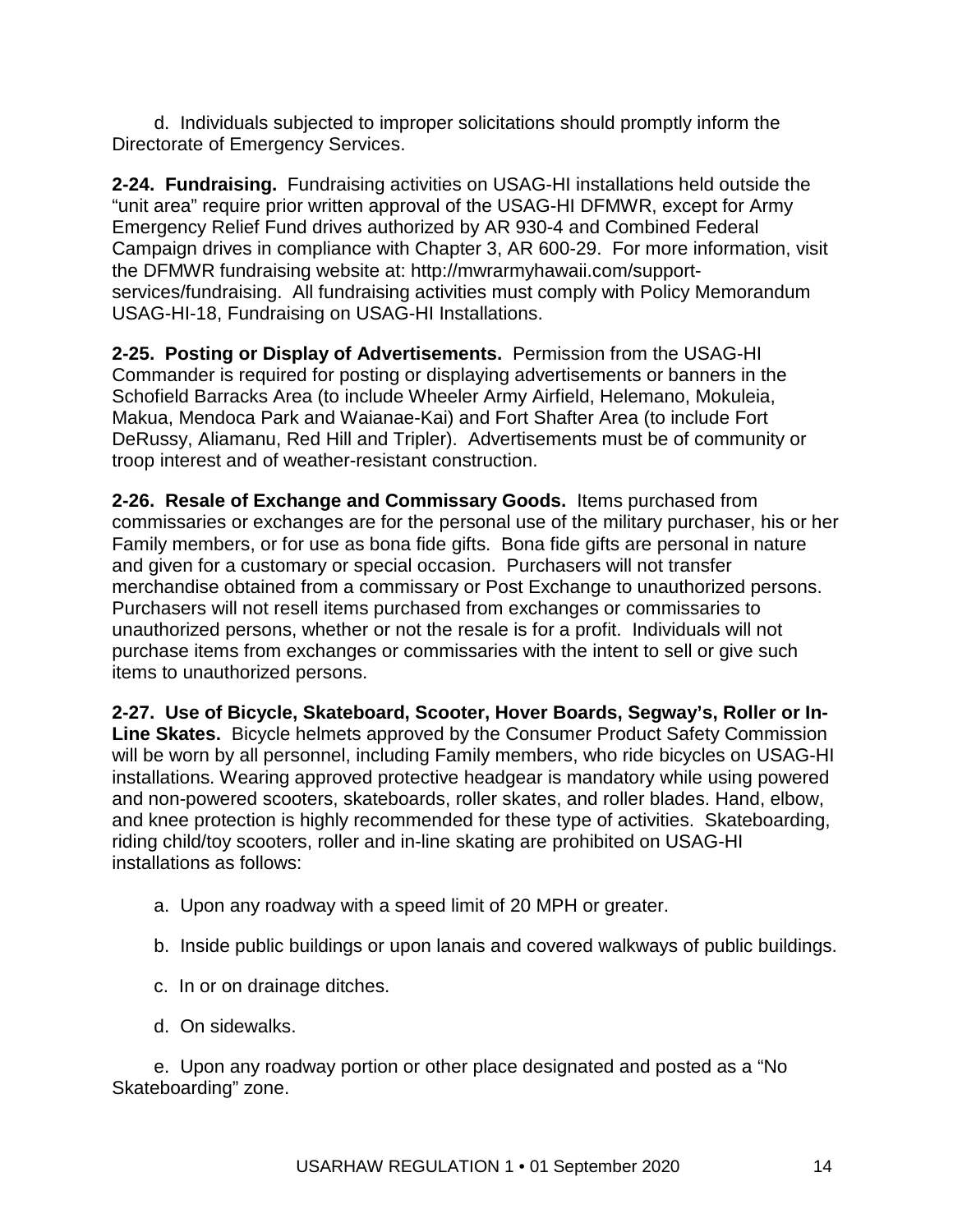- f. Upon roadways between sunset and sunrise.
- g. Upon the PX and commissary parking lots during hours of business.

h. No person shall ride a bicycle, skateboard, child/toy scooter, roller or in-line skates upon any sidewalk, roadway, parking lot or parking garage at Fort DeRussy.

**2-28. Control of Children.** Military personnel and/or their spouses with Family members on USAG-HI installations must properly control and supervise these Family members at all times.

a. Children, other than groups with an adult sponsor present, will not camp out on a USAG-HI installation, except in yards of quarters. Military sponsors are responsible for the conduct of children camping in their yard. Written requests for sponsored groups to use training areas for camping must go through the DPW, Real Estate Office for a permit. The DPW will coordinate with the Public Affairs Office and USAG-HI Administrative Law if necessary. The group will then coordinate with Range Control to schedule and ensure they meet all of our requirements to use training areas.

b. Individuals must adhere to child supervision guidelines in accordance with Policy Memorandum USAG-HI 12, Child Supervision Policy for Army Installations in Hawaii.

c. Juveniles will not involve themselves in wanton destruction, vandalism, violation of existing Army regulations, or violation of existing Hawaii laws while on a USAG-HI installation. Un-emancipated Juveniles (ages 10 - 17) visiting or residing within the jurisdictional limits of USAG-HI who are involved in dangerous, disruptive, disorderly, or criminal conduct may be required to attend the Juvenile Review Board. This board consists of a group of individuals responsible for hearing cases of alleged misconduct and imposing appropriate administrative action.

**2-29. Unauthorized Guests in Island Palm Communities Quarters.** Only Soldiers, spouses, Family members, or other authorized residents may occupy Island Palm Communities quarters on USAG-HI installations.

a. Soldiers will request written approval for guests to reside in Island Palm Communities quarters when guest(s) stay(s) more than 30 days. Sponsors will submit requests, including the guest's name, age, sex, relationship, and duration of stay, to the Island Palm Communities.

b. Military or Family members, if eligible for, but not occupying Island Palm Communities quarters on Oahu, will not board in Family housing for more than 7 days.

c. All convicted sex offenders must follow procedures outlined in US Army Hawaii Policy Letter #18- Sex Offender Registration and Residency.

**2-30. Pets.** General Prohibitions.

a. Individuals will not abandon animals on or outside USAG-HI installations.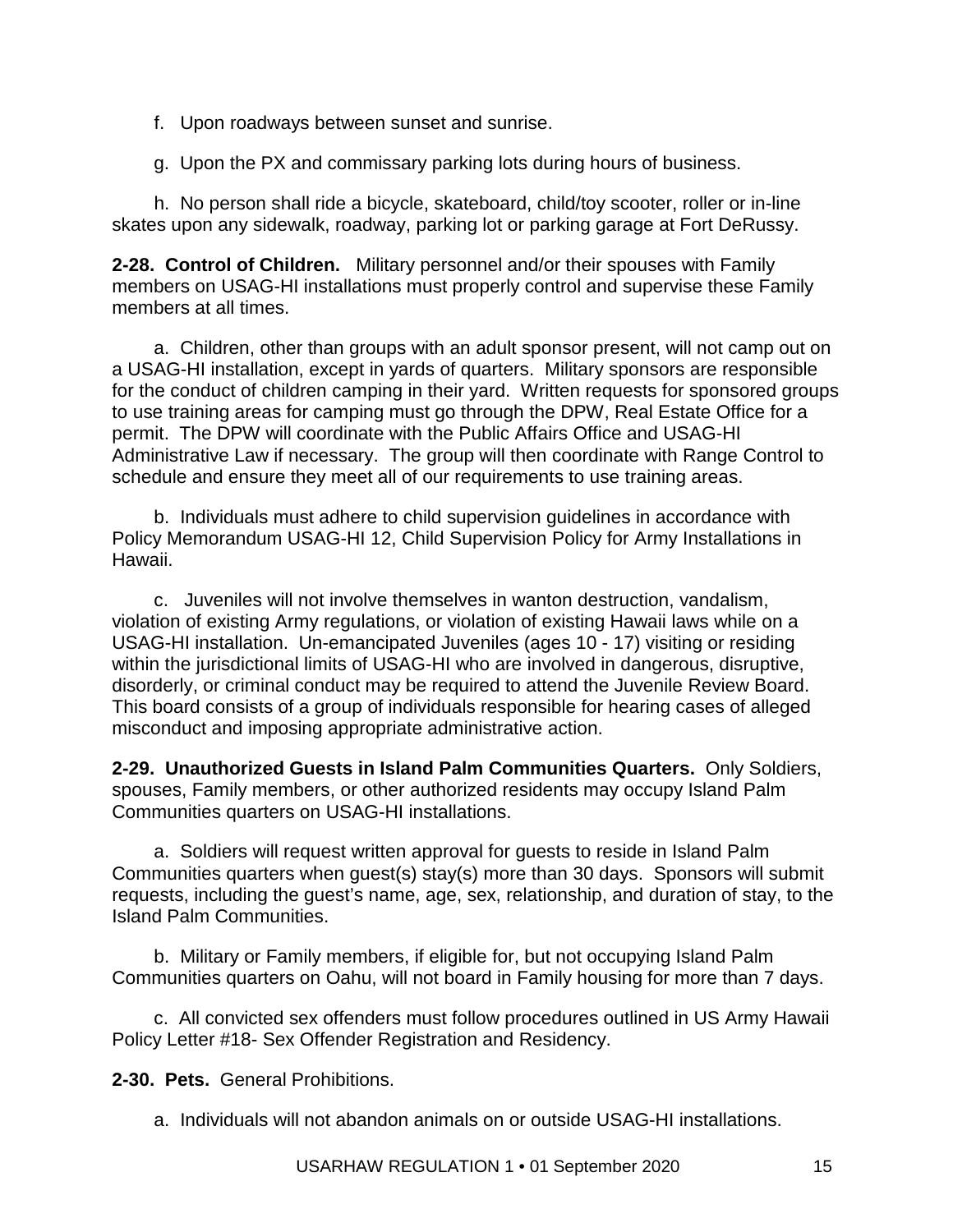b. Feeding of feral animals only by exceptions outlined in Policy Memorandum USAG-HI-13.

c. Individuals will not raise or breed pets housed on USAG-HI installations for consumption or commercial purposes.

d. Pets are not allowed on Fort DeRussy except for seeing-eye dogs and service animals.

e. Aquarium fish are the only authorized pets in Unaccompanied Soldier Housing. Aquarium tanks in Unaccompanied Personnel Housing must be smaller than 5 gallons or have dimensions smaller than 16 inches in length, 8 inches in width and 10 inches in height.

f. The housing or boarding of wild animals, farm animals, and exotic animals (examples: pigs, rats, mice, chickens, monkeys, reptiles, spiders, snakes) in or outside Island Palm Communities quarters is prohibited.

g. The housing or boarding of any aggressive or potentially aggressive dog breed, unless the dog is a certified military working dog that is being boarded by its handler/trainer, in or outside Island Palm Communities quarters is generally prohibited IAW Policy Memorandum [36,](http://www.garrison.hawaii.army.mil/sites/policies/USAG-HI-35%20Army%20Installation%20Microchip%20Program.pdf) Prohibited Dog Breeds on USAG-HI Installations.

h. Dog fighting for sport or dogs participating in canine "blood sport" fighting is illegal in Hawaii.

i. Individuals will not intentionally maul, torture, mutilate, injure, or kill any domestic animal. Euthanasia of a domestic animal by a veterinarian is authorized.

j. Licensing and Registration.

(1) Pet owners residing on USAG-HI installations will register dogs and cats, housed on USAG-HI installations, with the Fort Shafter or Schofield Barracks Veterinary Treatment Facility (VTF) within 14 days after the pet arrives on the installation. At the time of registration, owners must present a rabies certificate of vaccination to the VTF.

(2) Dog owners must register dogs over 4 months old with the City and County of Honolulu. Register dogs at the City Licensing Department, 1041 Nuuanu Street, Honolulu, HI 96817, or at any satellite city hall.

(3) Owners must immediately report changes to pet registration to the appropriate VTF.

(4) Island Palm Communities residents will register pets with their Island Palm Communities community center.

k. Control and Care of Domestic Animals. Owners of domestic animals are responsible for the security, care, and behavior of their pets.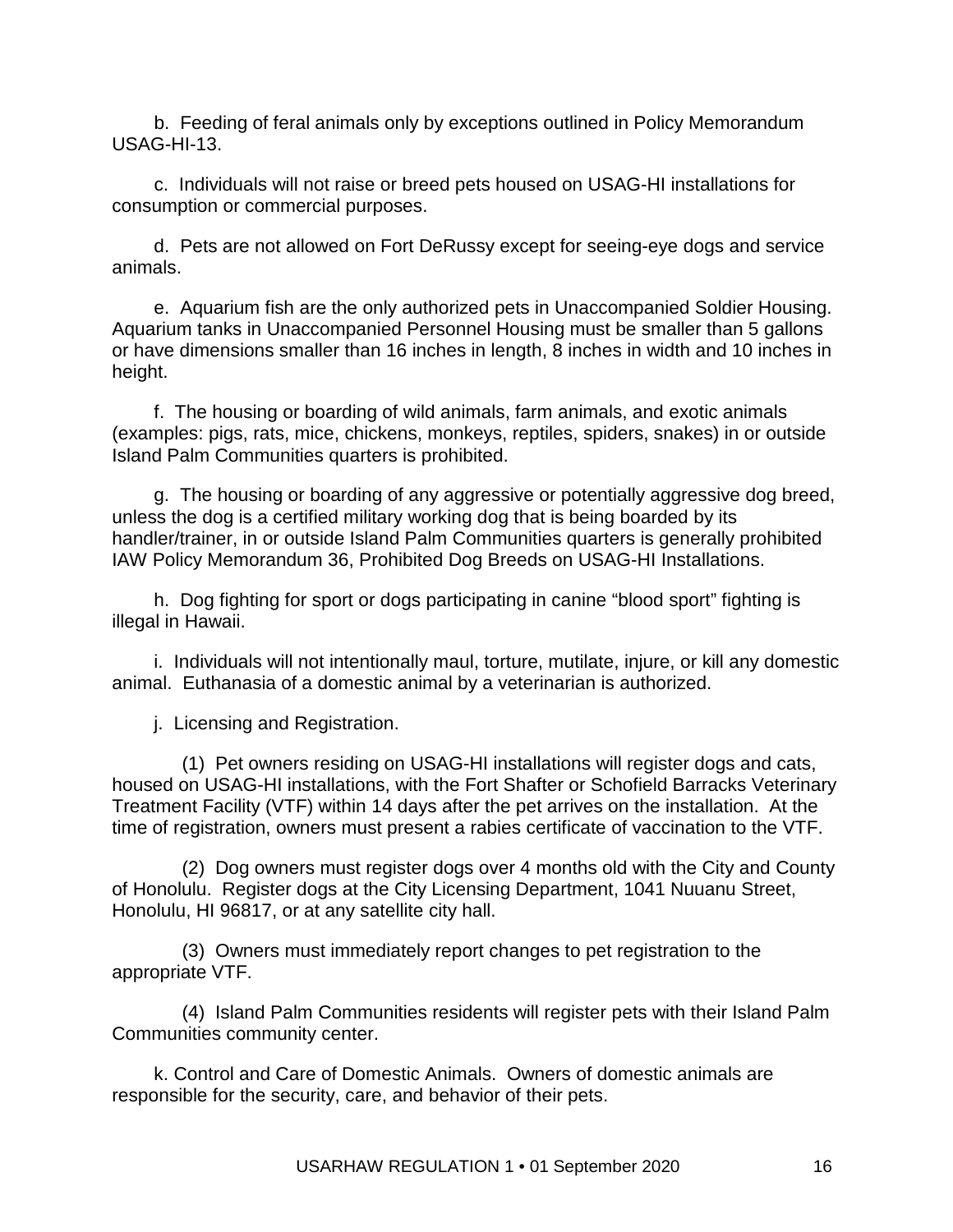(1) Pets must be completely under control at all times. Outdoor pets that are unsupervised must be contained within a fenced area. Pets leashed, but not contained within a fenced area must be supervised at all times. Pets must not be left tied anywhere or left unattended in carports or garages. Pets are strictly prohibited from running loose.

(2) Control animals to the extent necessary to prevent loud or continuous noises, annoyance, littering, destruction of plants or other property, and injury or disease to people and other animals.

(3) Report animal bite or scratch incidents to the Provost Marshal. Following an incident, such animals are subject to a 10-day quarantine at home or the VTF, at the discretion of the veterinarian.

(4) Ensure close control of female pets in season (heat) to prevent a gathering of other animals.

(5) Ensure that animals defecate only in the owner's yard. Owners must also pick up, bag, and place feces in a garbage can daily. In the event an animal owned by, or under the control of, a person defecates upon other grounds, the person will immediately pick up, bag, and place the feces in a garbage can.

(6) All dogs and cats must wear pet collars. Pet collars must have a current rabies immunization tag attached.

(7) All cats and dogs kept on USAG-HI installations or in Island Palm Communities are required to have an identification microchip implanted under their skin IAW Policy Memorandum USAG-HI-21, Army Installation Microchip Program. This requirement is consistent with the State of Hawaii Department of Agriculture Administrative Rules on animal identification and registration. Upon initial screening and registering pet with VTF, if the pet does not have a microchip, pet owners have 90 days to comply with the microchip policy. Microchips can be obtained from any military VTF or a local veterinarian.

(8) Ensure maintenance of pets in a humane manner. Provide adequate shelter from heat, cold, sun, and rain while kept outside; maintain a high level of sanitation where animals are housed; provide adequate quantities of food and water; immunize pets; do not leave pets unattended inside motor vehicles; arrange for pets to receive care while the owners are away from home longer than 24 hours.

 l. Penalties. Failure to comply with pet ownership and control requirements may, in addition to other administrative or punitive action, result in impoundment or removal of pets and loss of the privilege to have pets in Island Palm Communities housing on USAG-HI installations, or termination of Island Palm Communities quarters. Island Palm Communities and the USAG-HI Commander retain authority to require the removal of any animal from Island Palm Communities quarters.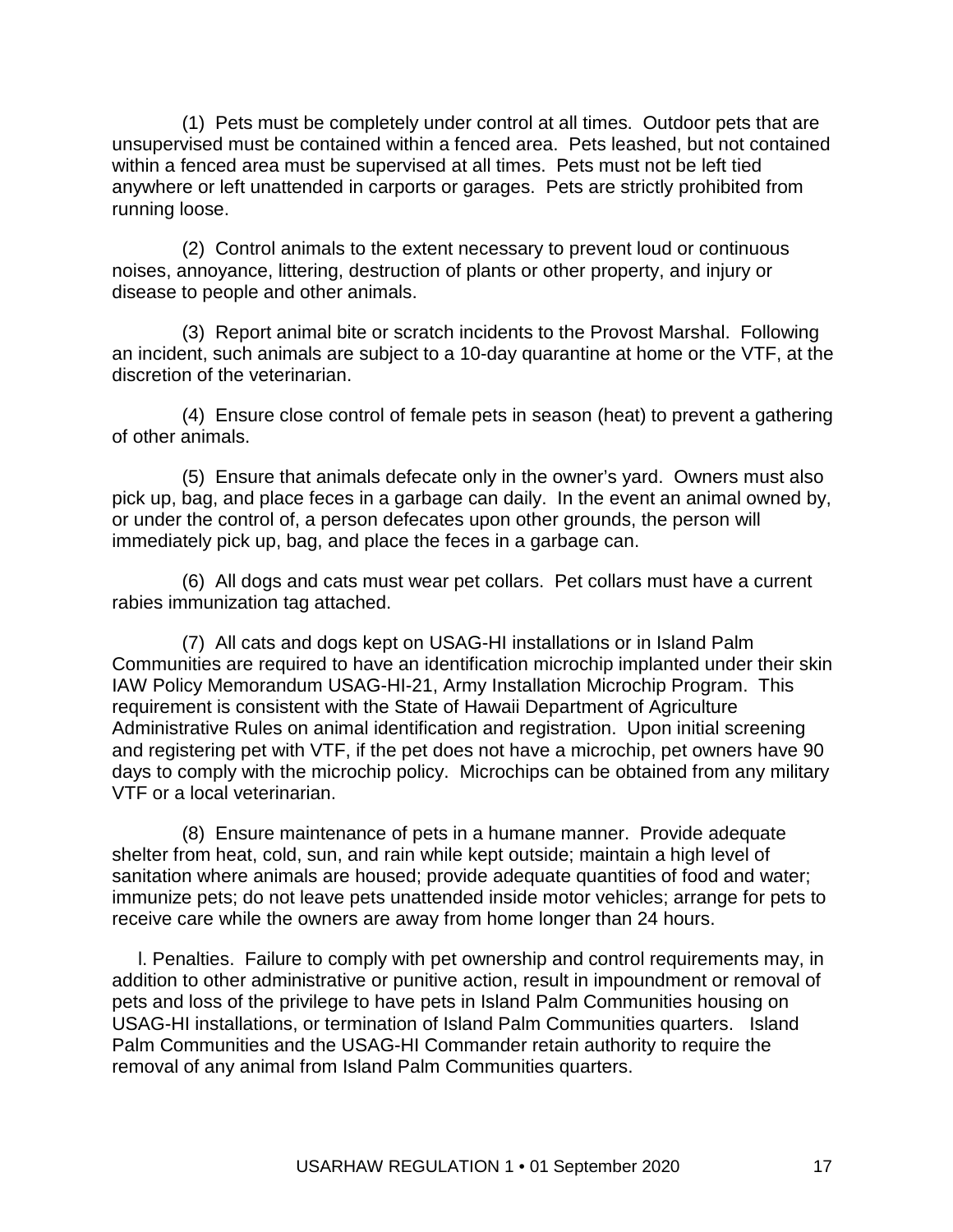#### **2-31. Abandoned Vehicles.**

a. Vehicles are deemed abandoned if they meet the following criteria:

(1) Any privately owned vehicle, including recreational vehicles, left unattended on USAG-HI installations and sites with registration expired over 30 days or that appears abandoned through visual signs. Examples are vehicles missing essential components required for operation like flat or missing tire(s), windshield, engine, steering mechanisms, on jack stand or bricks.

(2) Law enforcement personnel have a reasonable belief the vehicle is abandoned and efforts to contact the owner have failed.

b. Vehicles are towed at the expense of the owner, who is required to pay the towing contract company for the service of towing, impoundment and any applicable administrative fees.

c. Vehicles parked at the POV resale lot, without proper registration with DFMWR, are treated as abandoned and towed at the owner's expense. Vehicles parked elsewhere on the installation with a "For Sale" sign are treated as abandoned and towed at the owner's expense.

(1) It is the responsibility of the seller of the motor vehicle to ensure that all documents pertaining to the transfer of the motor vehicle are properly submitted to the Department of Motor Vehicles. Seller must fill in the odometer reading. Seller must sign, date and print their name on the back of the certificate. If there is a lienholder, the lienholder must complete Section B, on the back of the certificate. Complete the Notice of Transfer form and submit it to the Satellite City Hall within ten days of the transfer for sale.

(2) Failure to do so could result in fines and or judgements.

d. Abandoning a vehicle on any USAG-HI installation will result in the suspension of on post driving privileges for 180 days. Subsequent offenses could result in debarment from all USAG-HI installations.

e. Active Duty military personnel discovered abandoning a vehicle on a U.S. Army or DoD installation in Hawaii prior to a PCS will have notice of their conduct forwarded to their gaining commander(s).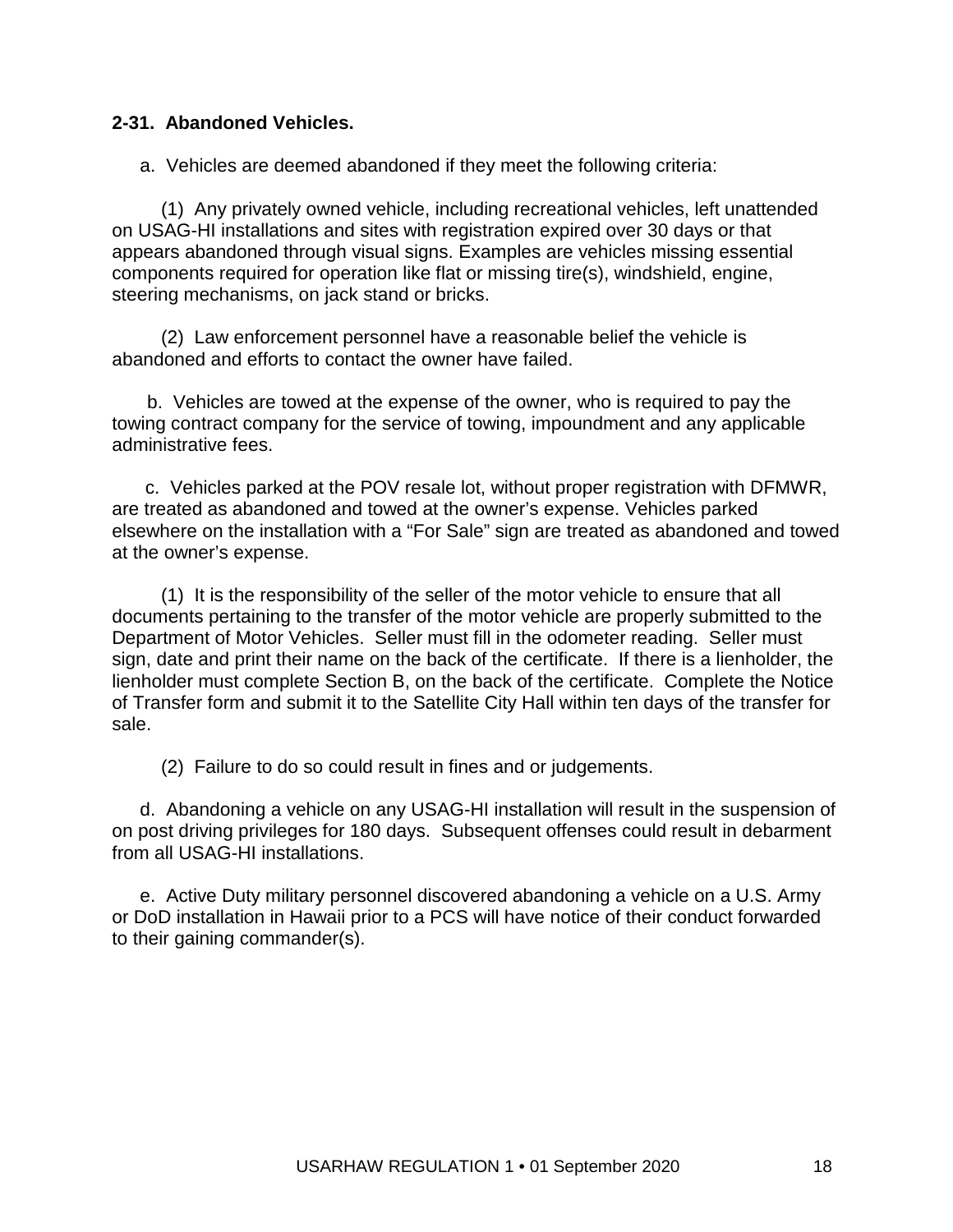#### **Chapter 3 Debarments**

**3-1. Purpose.** This chapter sets forth guidance for issuing prohibited entry orders to individuals who are titled or charged for misconduct, or whose presence is contrary to good order and discipline. Such individuals include DoD affiliated and non-affiliated individuals, active and reserve component military personnel, military retirees, Family members, appropriated and non-appropriated fund federal government employees, nonaffiliated recipients, and all others identified as persons to be excluded from the installation for cause.

**3-2. Policy.** A bar order may be issued when an individual's misconduct, whether on or off post, establishes that his or her continued presence on the installation is not in the best interests of the Army or adversely affects the maintenance of good order and discipline. A bar order becomes effective the date the order is issued. If an individual violates an order not to reenter an installation, he or she may be prosecuted for criminal trespass and subject to both fine and imprisonment. Title U.S.C. § 1382 makes it unlawful to reenter an Army post after having been "ordered not to reenter by any officer or person in command or charge" of the installation.

# **3-3. Responsibilities.**

a. The Senior Commander retains the authority to exclude individuals from a military post to assure the health, safety, and security of those who live and work on the installation or to protect property. The Senior Commander also retains the authority to review whether a case with compelling circumstances warrants imposing a penalty more or less severe than the normal course of action. Such alternative course of actions may include issuing a warning letter in lieu of barring an individual or issuing a longer debarment period than typically prescribed to the offense.

b. The Commander, USAG-HI, and the Commander, USAG-PTA, are authorized to issue bar orders following the procedures below. The Directorate of Emergency Services, Provost Marshal Office, and the USAG-HI Community Compliance Office are authorized to carry out the administrative and ministerial functions necessary to process bar orders. These offices will review incidents of misconduct and requests for bar orders from units or law enforcement personnel within their areas of responsibility. The bar orders will be processed according to the procedures below.

c. Commanders in the grade of O-6 are authorized to issue bar orders to enlisted Soldiers in their command who are separated pursuant to AR 635-200, chapter 14. Commanders will demonstrate discretion in issuing bars and determining their duration, considering all relevant case-specific factors to include the nature and gravity of the underlying offenses, which form the basis of the separation. The unit's servicing legal office will obtain and use template bar orders from the USAG-HI Community Compliance Office. If the Soldier is present for their separation, units will obtain written acknowledgment of the bar orders, effective upon discharge, from the separated Soldier and provide a copy of the bar order and written acknowledgment to and processed by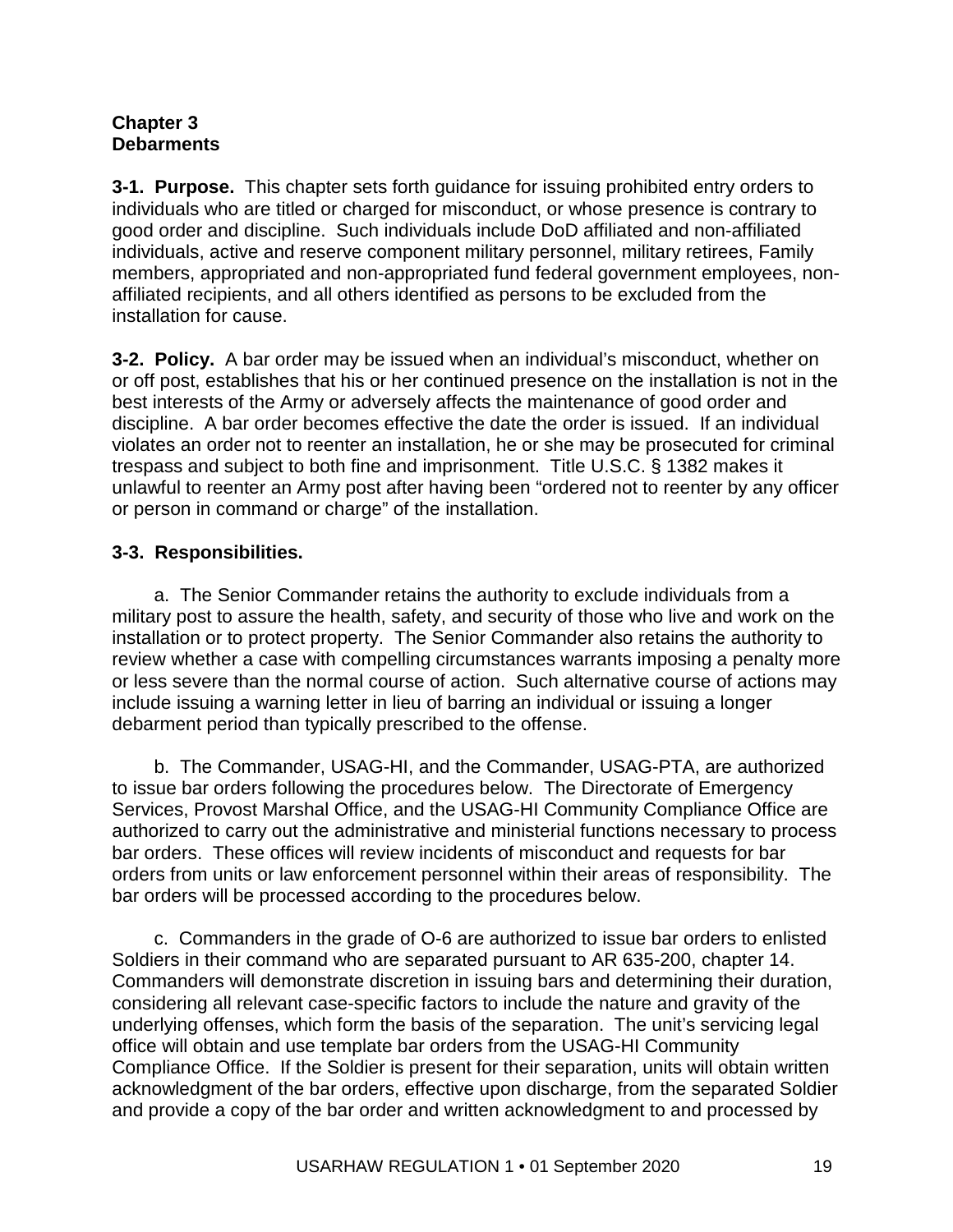the Directorate of Emergency Services, Provost Marshal Office, and the USAG-HI Community Compliance Office pursuant to paragraph 4-4 of this regulation.

# **3-4. Procedures.**

a. Types of Bars: Generally, there are 2 types of bars: Standard Bar, which is where an individual is barred from any access to the installation and Limited Bar, which is where an individual retains limited privileges to reenter the installation under certain circumstances. The type of bars individuals receive depends on their status. For individuals with more than one status, the least restrictive type of bar should be issued. Bars should be issued as follows:

(1) A civilian not affiliated with the military receives a standard bar order.

(2) Military Family members and retirees receive limited bar orders that are narrowly tailored to authorize the individual access directly to and from emergency medical treatment and scheduled medical appointments. Except for urgent or emergency medical treatment, notification must be made to the Military Police Desk Sergeant not less than 24 hours prior to entering the installation for any of the aforementioned reasons and again when leaving the installation.

(3) DoD appropriated employees receive limited bar orders authorizing access to Army installations to the extent necessary to perform their official duties or to defend against related adverse actions. Any other government employee, such as nonappropriated DoD, non-DoD Federal, State of Hawaii and City and County employees with installation access should be brought to the USAG-HI Commander to determine the type of bar or whether their employing agency would prefer to relieve them of their onpost duties before issuing a bar.

(4) Service members receive a narrowly tailored bar providing exceptions that may be applicable to that person, and the bar cannot prohibit entry to the installation he or she is assigned or attached. Moreover, if a Soldier is being involuntarily separated from military service with a punitive discharge or unfavorable characterization of service, commanders should submit a request to bar if the underlying misconduct warrants. Ideally, such a request should be made in advance of the separation date so that the memorandum can be presented to the Soldier in person.

b. Predetermined Length of Bar for Particular Offenses. A single act of misconduct, occurring on or off post, may justify a bar order. For offenses listed below in which a Central Violations Bureau form (previously DD Form 1805) is issued, a Military Policy Report (MPR) (DA Form 3975) is generated, or equivalent reports are prepared by civilian law enforcement authorities, the period of exclusion is specified below:

(1) Indefinite Bar (until senior commander gives individual written permission for reentry):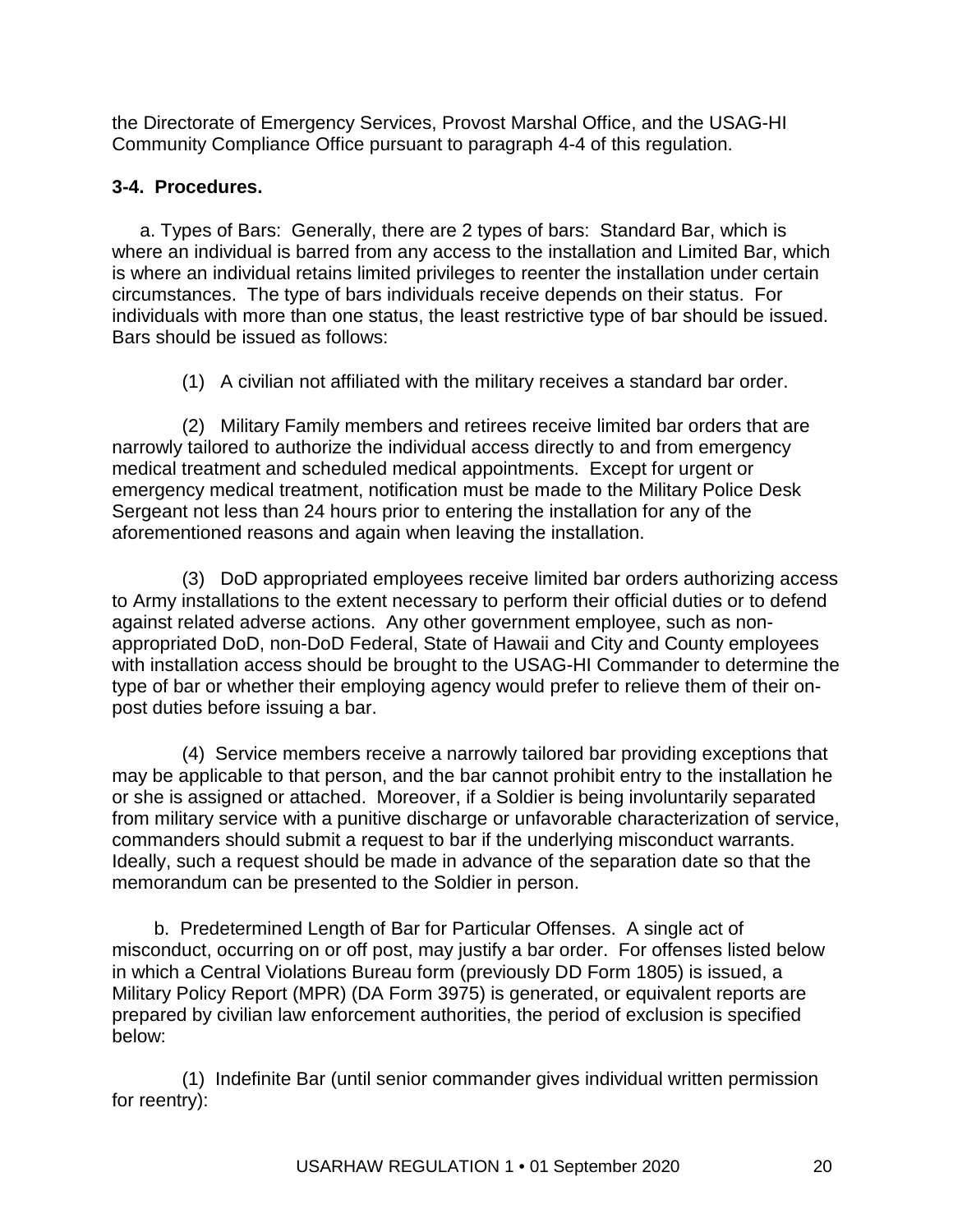Arson

Aggravated Assault Offenses (felonies) Burglary/Housebreaking Counterfeiting /Forgery Property Destruction or Damage (over \$500) Drug/Narcotic Distribution Offenses Embezzlement /Fraud Offense Criminal Homicide (murder and non-negligent homicide) Kidnapping /Abduction Motor Vehicle Theft **Prostitution** Robbery Sexual Offenses (i.e. rape, sodomy, sexual assault, sexual abuse, sex with a

minor, possession or production of child pornography)

(2) Period Specified Bar (3 Years)

Assault (simple battery) Issuing Bad Checks Disorderly Conduct/Public Drunkenness/Liquor Law Violations Driving Under the Influence Illegal Drug Possession/Paraphernalia Indecent Exposure/Voyeurism Larceny/Theft/Shoplifting Offenses (\$100 or over) Destruction or Damage Under \$500 Receiving Stolen Property Resisting Arrest Repeated pattern of minor criminal misconduct – three or more titled (or charged) offenses Terroristic Threats **Trespassing** Vandalism (mischief)

(3) Period Specified Bar (2 Years)

Larceny/Theft/Shoplifting Offenses (under \$100)

(4) All other instances warranting exclusion from the installation, including bar orders issued by other services, will be reviewed by the Office of the Staff Judge Advocate, 25th Infantry Division, Administrative Law Section, and USAG-HI, prior to forwarding for appropriate further action, if any.

c. Upon issuance of a bar, Military Police desk personnel will enter the information in the Army Law Enforcement Reporting (ALERTS) system. A copy of the bar will be attached to the MPR, one copy forwarded to the issuing commander's office with supporting documentation, and one copy issued to the offender being barred. Ensure the personal delivery of the bar order to the offender when released from MP custody, or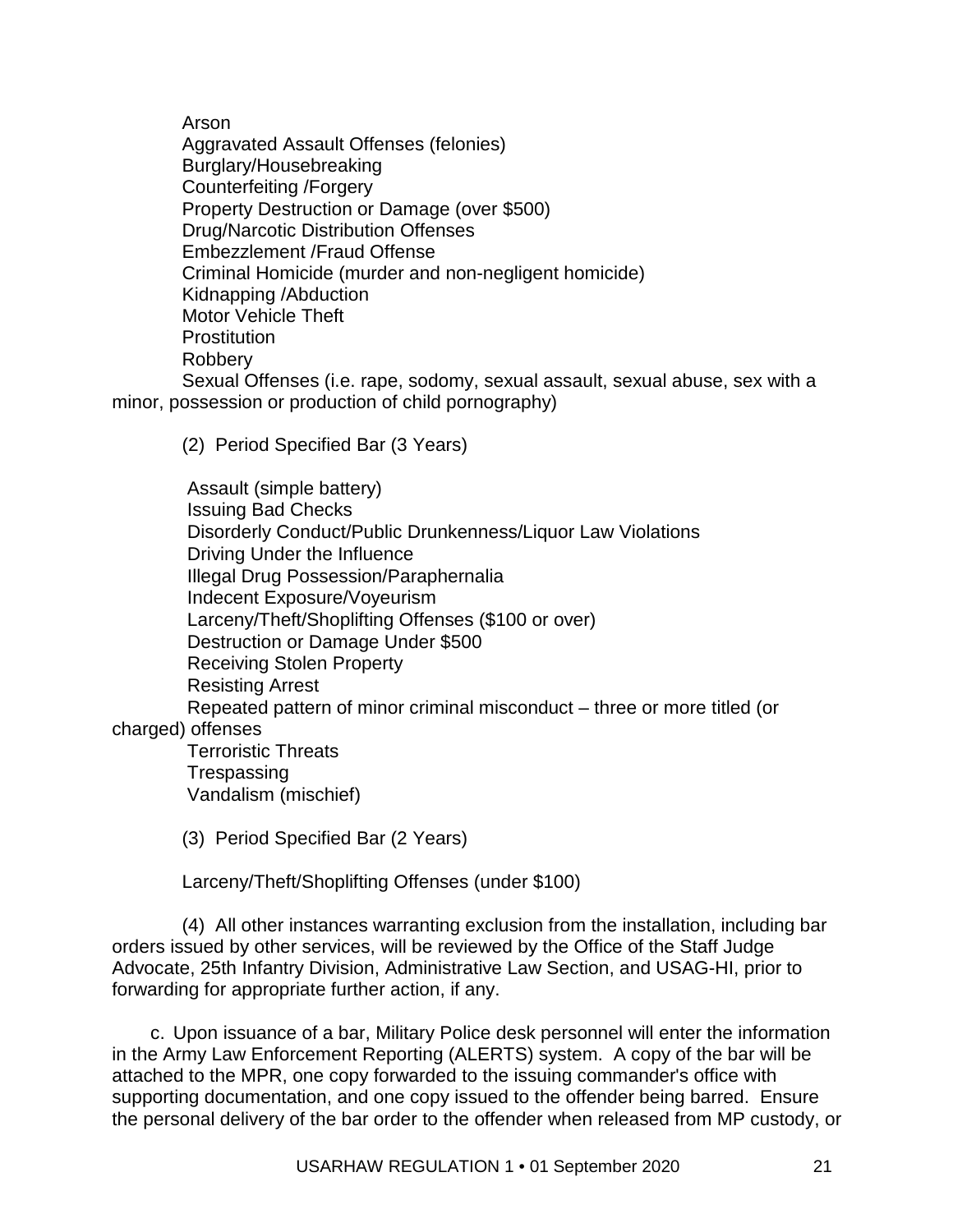dispatch the bar order by certified mail, return receipt requested. Once the bar order has been issued, provide copies of the bar order to the "Copy Furnished" addressees on the bar order. If the bar order is returned by the Postmaster as undeliverable, send a copy of the letter to the MP operations section responsible for police operation in the area where the incident that led to a bar order occurred. If the offender of the bar order reappears on post, law enforcement personnel will serve the bar letter on him or her, and obtain a signed receipt as proof of delivery. The recipient will immediately be escorted off post. The MPs will then notify the initiating commander of the details of the delivery. After receiving this notification, the initiating commander will provide a copy to each of the "Copy Furnished" addressees.

d. Maintain a copy of the signed order, supporting evidence, proof of delivery, and all other related documents. Retain the documentation, even if the order is not approved or delivered, as it may support a later bar order if the individual commits further misconduct. Bar actions will be maintained on file for at least one year after the bar letter expires.

e. Notify individuals receiving bar orders of their right to submit evidence through offices requesting modification from standard bar to a limited bar based on their current status or future change in status (e.g., civilian enters active duty or marries a service member). Individuals may submit a request for reconsideration at any time. Commanders USAG-HI and USAG-PTA, in conjunction with the Office of the Staff Judge Advocate will evaluate reconsideration responses submitted by individuals who receive orders, and recommend appropriate action.

f. DES or other offices on Army installations handling criminal prosecutions, personnel actions, investigations, reports or other actions implicating potential risks to the mission or which may concern the health and safety of personnel will be brought to the attention of the Community Compliance Office. Examples include registering as a sex offender, being belligerent with staff, losing a security clearance, engaging in criminal misconduct on or off post, engaging in employee misconduct, or other similar activities. The debarment process should be a normal consideration in any administrative or criminal process addressing risks to personnel, the mission, the workplace or the military community.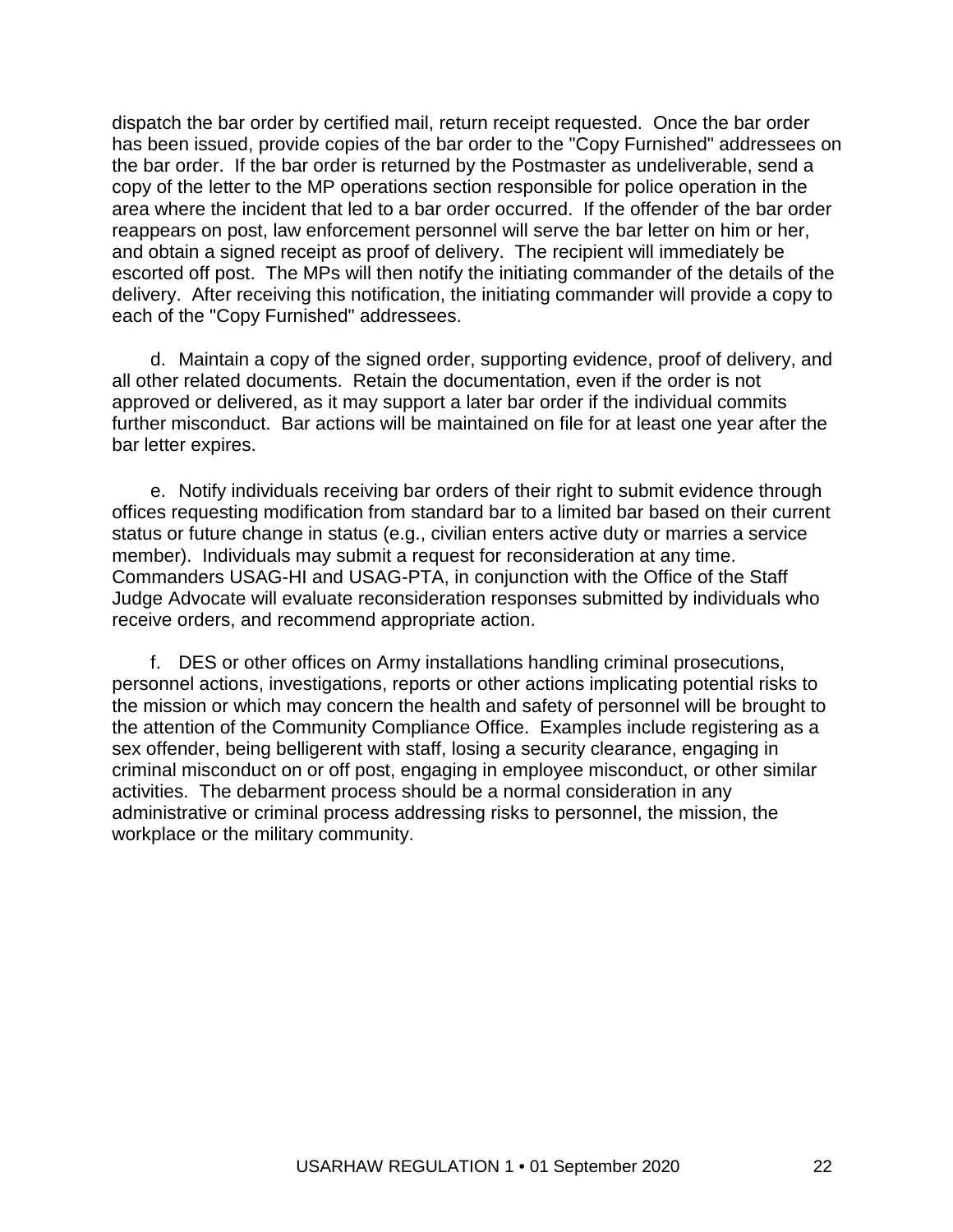#### **Appendix A Required References**

10 United States Code (USC) § 831 Armed Forces, Uniform Code of Military Justice (UCMJ), Article 31, Compulsory selfincrimination prohibited.

10 USC § 912a Armed Forces, UCMJ, Article 112a, Wrongful use, possession, etc., of controlled substances.

18 USC § 13 Crimes and Criminal Procedure, Laws of States adopted for areas within Federal jurisdiction.

18 USC § 1382 Crimes and Criminal Procedure, Entering military, naval, or Coast Guard property.

21 USC § 812 Food and Drugs, Schedule of Controlled Substances.

21 USC § 813 Food and Drugs, Treatment of Controlled Substance Analogues.

Hawaii Revised Statutes (HRS) § 132D Fireworks.

HRS § 134 Firearms, ammunition and dangerous weapons.

HRS § 134-8 Ownership, etc., of automatic firearms, silencers, etc., prohibited; penalties.

HRS § 134-51 Deadly weapons; prohibitions; penalty.

HRS § 134-52 Switchblade knives; prohibitions; penalty.

HRS § 281-101.5 Prohibitions involving minors; penalty.

HRS § 329-1 Uniform Controlled Substances Act, Definitions.

HRS § 329-43.5 Prohibited acts related to drug paraphernalia.